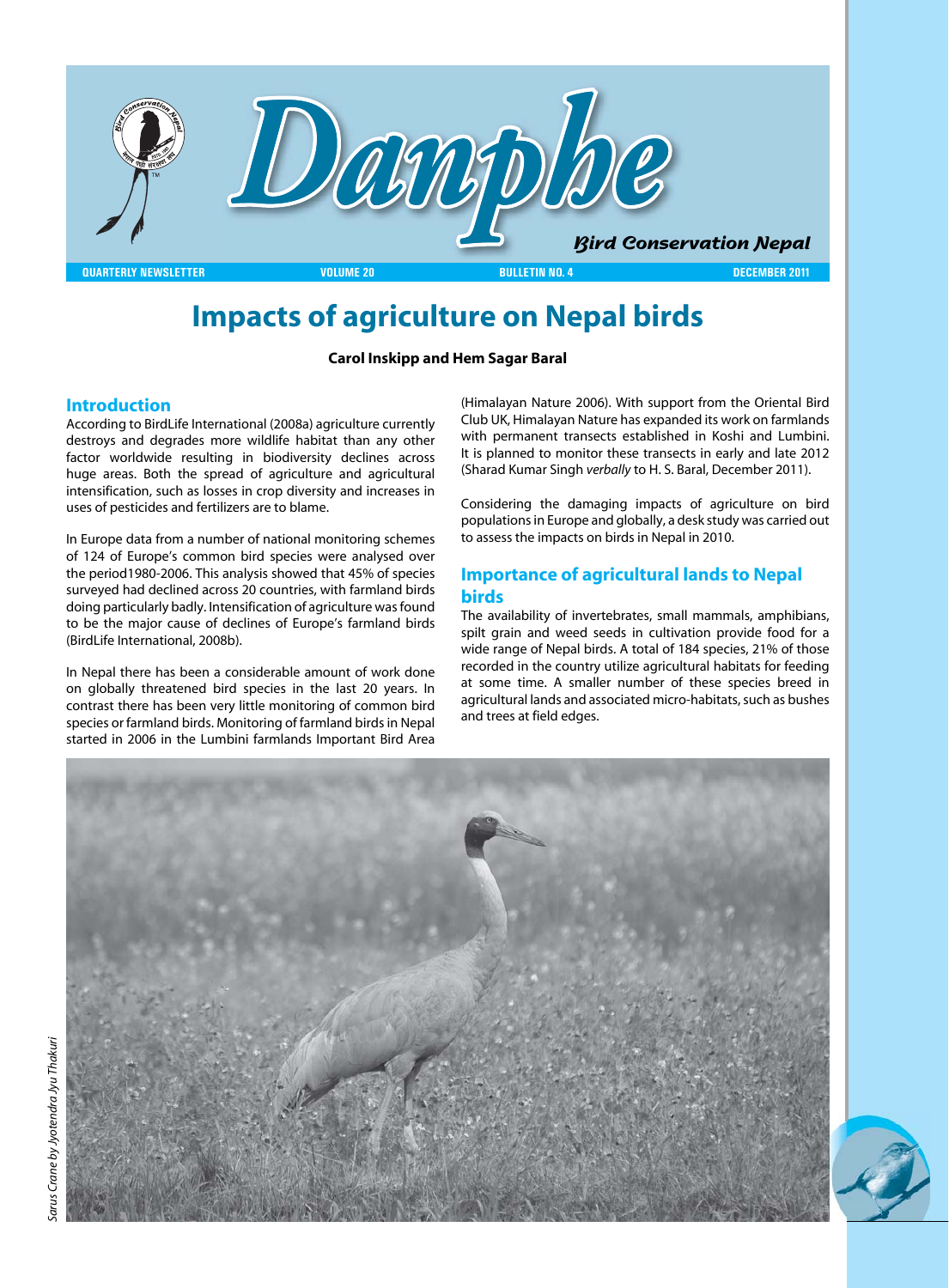Cultivation forms the chief habitat for a relatively small number of bird species in Nepal. These include the globally threatened Sarus Crane *Grus antigone* which is mainly found in cultivated fields in the terai, where it both forages and breeds. A recent study in Lumbini found that 70% of nests were on paddy field bunds and 30% on marshy wetland bunds (Paudel, 2009a).

In most areas where they occur in Nepal the globally threatened Indian Spotted Eagle *Aquila hastata* and Lesser Adjutant *Leptoptilos javanicus* often nest in trees in cultivated areas. Cultivation is also an important foraging habitat for the latter species.

Other Nepal species (not counting vagrants) which mainly occur in cultivated areas are Black Francolin *Francolinus francolinus*, Grey Francolin *F. pondicerianus,* Common Quail *Coturnix coturnix,*  Black-breasted Quail *C. coromandelica,* Indian Pond Heron *Ardeola grayi*i, Cattle Egret *Bubulcus ibis*, Red-wattled Lapwing *Vanellus indicus,* Grey-headed Lapwing *V. cinereus,* Red-necked Falcon *Falco chicquera*, Bengal Bushlark *Mirafra assamica,*  Ashy-crowned Finch Lark *Eremopterix grisea,* Spotted Dove *Streptopelia chinensis*, Crested Lark *Galerida cristata,* Paddyfield Pipit *Anthus rufulus,* Common Stonechat *Saxicola torquata,*  Pied Bushchat *S. caprata,* Zitting Cisticola *Cisticola juncidis,*  Common Babbler *Turdoides caudatus,* Large Grey Babbler *T. malcolmi,* Jungle Babbler *T. striatus,* Asian Pied Starling *Sturnus contra,* Baya Weaver *Ploceus philippinus,* Pine Bunting *Emberiza leucocephalos,* Little Bunting *E. pusilla,* Black-headed Bunting *E. melanocephala,* and Crested Bunting *Melophus lathami.* 

All the above species are Nepal residents, except for Common Quail, which is a summer visitor, and Grey-headed Lapwing, Pine, Little and Black-headed Buntings which are winter visitors and/or passage migrants.

Very few of these species breed in fields: the ones that do are Common Quail, Red-wattled Lapwing, the two larks, Paddyfield Pipit and Zitting Cisticola. Most of the other species that breed in cultivation nest in habitats at cultivation edges or in strips between the fields.

Flooded paddy fields and paddy stubbles are important feeding habitats for many wetland birds, including the near-threatened Black-headed Ibis *Threskiornis melanocephalus*, also egrets, some storks such as Lesser Adjutant, Asian Openbill *Anastomus oscitans*, Woolly-necked Stork *Ciconia episcopu*s, and Black Stork *C. nigra*, Indian Pond Heron, White-breasted Waterhen *Amaurornis phoenicurus*, Ruddy-breasted Crake *Porzana fusca*, snipe *Gallinago* spp, a number of duck and wader species, as well as many species of doves, larks, pipits, wagtails, munias, finches and buntings. Some species feed on standing crops of paddy and other cereals, such as Rose-ringed Parakeet *Psittacula krameri*, Baya Weaver, finches and buntings.

Cultivated fields in hill and mountain areas provide valuable feeding areas for some pigeons and doves, including Oriental Turtle Dove *Streptopelia orientalis* and Snow Pigeon *Columba leuconota,* as well as some pipits and larks. Hill and mountain grasslands are utilized as feeding areas by a small number of species, including Himalayan Monal *Lophophorus impejanus*, Red-billed Chough *Pyrrhocorax pyrrhocorax*, Yellow-billed Chough *P. graculus*, thrushes, pipits, larks and rosefinches.

Although the chief habitats of the globally threatened Bengal Florican *Houbaropsis bengalensis,* and Lesser Florican *Sypheotides indica* (now a very rare visitor to Nepal) are lowland grasslands, during the short periods when these habitats are



unavailable due to annual cutting and burning, they have sometimes been recorded in nearby cultivation.

For numerous species the farmland areas that are valuable are the uncultivated field corners and strips between fields. These areas are often vegetated with rough grass and other herbaceous plants that form good feeding and nesting habitats for Black and Grey Francolins, buttonquails *Turnix* spp., larks, pipits and finches. Bushes are often present and these can support a wide range of species, such as chats, shrikes and warblers. Groves and isolated trees in farmland habitats are useful nesting and roosting sites for many species including White-rumped Vulture *Gyps bengalensis*, Red-necked Falcon, Spotted Owlet *Athene brama,* doves *Streptopelia* spp, and mynas *Acridotheres* spp.

Field size may be important in providing feeding and nesting opportunities. For example, the farmed landscape of Lumbini still consists of small cultivated fields bordered by grass bunds that have a large area of valuable 'edge effect' vegetation. The bunds also provide cover, as well as invertebrates and seeds for birds, and a safe area for overwintering invertebrates (Hanlon and Giri, 2007).

Some species spend parts of their life cycle in a natural habitat but rely on nearby farmland for food, water, shelter or breeding habitat. For example, Lesser Adjutant regularly breeds in groves, but nearby flooded paddy fields are often important food sources. Birds of prey such as Eurasian Sparrowhawk *Accipiter nisus* breed in woods and hunt birds over adjacent fields.

#### *Ecological benefits of birds to agriculture*

Many birds are useful to farmers for:

- the dispersal of seeds;
- the control of snakes and harmful pests in crops;
- cleaning up the environment by acting as natural scavengers;
- pollinating crops and plantation trees;
- helping to ensure that farming is sustainable by acting as indicators;
- the health of the ecological system, and
- the pleasure they give with their songs, calls and courtship dances. Singh (2007).

#### *Bird damage to agriculture*

- Flocks of herbivorous birds can eat substantial quantities of seeds and fruits in crops e.g. parakeets *Psittacula* spp. and Baya Weaver.
- Some raptor species prey on chickens e.g. Mountain Hawk Eagle *Spizaetus nipalensis*.
- Foraging birds can trample the soil and spoil the seedbeds of crops.

(Van der Weijen *et al.*, 2010).

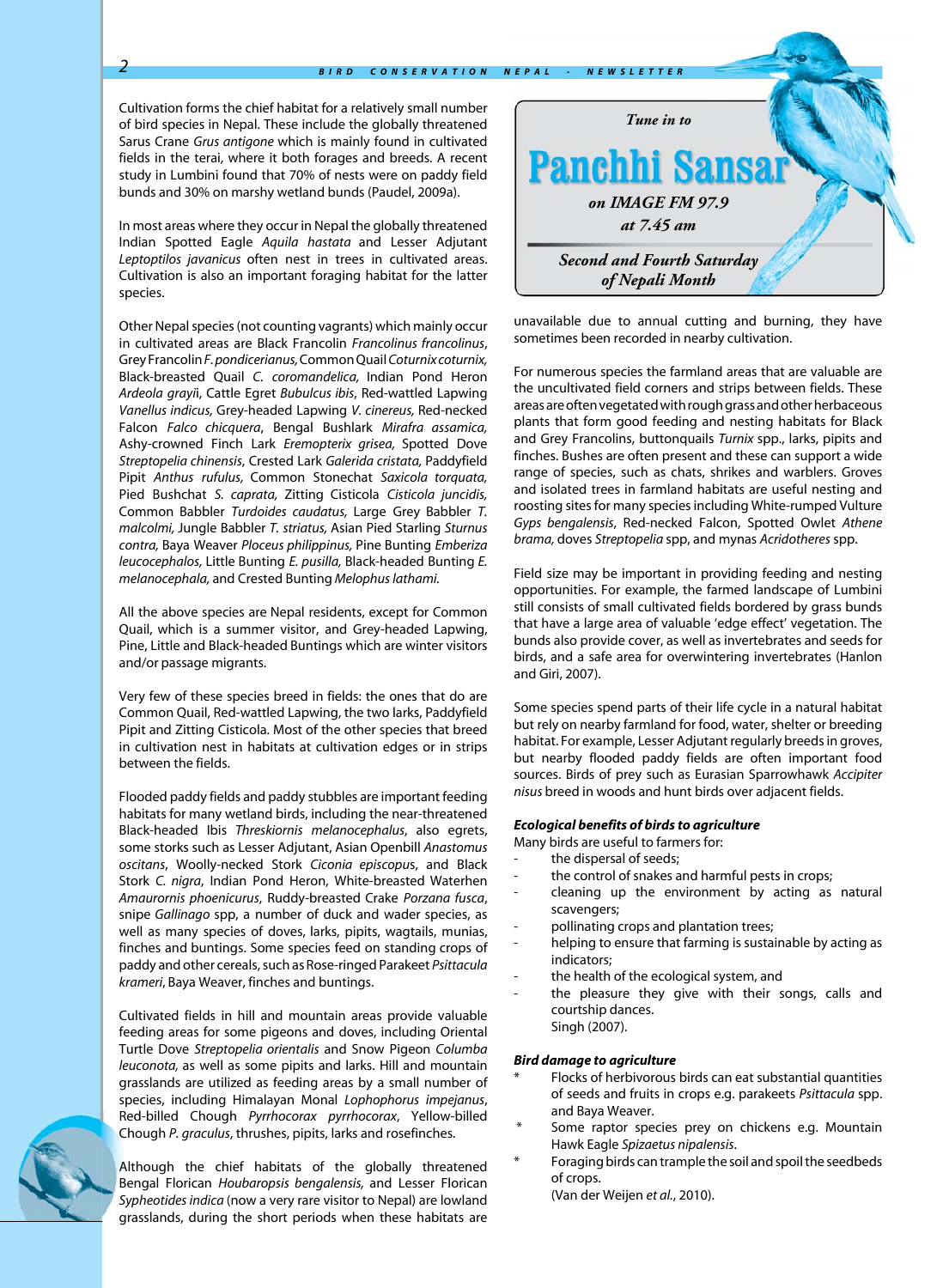#### **Impacts of habitat changes**

An assessment by Pandey *et al.* (2009) of 1994-2007 data for rice and maize based cropping systems concluded that growth in crop yields had been very minimal in the terai, hill and mountain regions and that production increases had been achieved mainly through increases in farmland area. Production rises can therefore have been very largely achieved by the extensive replacement of agricultural lands by grasslands, wetlands and forests, which are all vital bird habitats.

As Nepal's human population has increased so have the numbers of homes and other buildings, and these have often been constructed on agricultural land. For example, in the Kathmandu valley large areas of formerly productive fields have been urbanized, especially since the 1970s. In this way urbanization has led to further losses of natural habitats to replace lost agricultural lands.

Farmers are now often forced to cultivate all available land, even farming small patches resulting in the loss of field corners and strips of land at field edges and on river banks, all valuable bird habitats.

#### *Impacts on grassland birds*

Large-scale conversion of natural lowland grasslands into cropland has taken place throughout Nepal.

Lowland grasslands are of international importance for their specialist and threatened birds. Out of 35 globally threatened birds recorded in Nepal (BirdLife International 2010), over half (51%, 18 species) utilize lowland grasslands in some way. Today this habitat is much reduced in area and very fragmented. The drastic reduction in lowland grassland area must have greatly reduced populations of birds that are dependent on this habitat.

Almost all lowland grasslands now lie within protected areas (Baral and Inskipp, 2005) but even here they are at risk. Livestock grazing is by far the greatest threat to these grasslands and is illegal. Grass-cutting in summer is also illegal, but grass is highly useful to local people as livestock fodder, and for roof-thatching and basket-weaving. As there is very little tall grass available outside protected areas illegal cutting and grazing continue around all parks and reserves; prevention is a difficult task for park managers. Sukla Phanta Wildlife Reserve is the most important protected area for grassland birds. However, with the exception of the main phanta (grassland), livestock over-grazing, fodder collection and associated human disturbance are degrading all the reserve's grasslands, especially those lying close to human settlements (Baral, 1997; Baral, 2000). The Department of National Parks and Wildlife Conservation permits local people to harvest grass for a limited period annually in protected areas. This is a compromise between conservation needs and the immediate survival needs of people living adjacent to parks and reserves (Baral 2001). Annual grass harvesting has the benefit of impeding succession to woodland, but over-harvesting damages the habitat and creates disturbance.

Today, outside protected areas there are no significant remaining grassland areas that are capable of supporting threatened grassland birds. Almost all these unprotected grasslands are intensively grazed by domestic livestock all year round and face other human pressures, notably overwhelming disturbance (Baral, 2001).

As a result of serious threats to remaining lowland grasslands that arise chiefly from agriculture, 23 grassland-dependent bird species are considered at risk nationally (BCN and DNPWC 2011).

A detailed study of Nepal's lowland grasslands in Chitwan National Park and Sukla Phanta Wildlife Reserve revealed that cutting, livestock grazing and burning have significantly influenced the structure of bird communities by directly affecting grass height (Baral, 2001). Many species only live in tall grasslands (>50 cm), notably the globally threatened Bristled Grassbird *Chaetornis striatus*, Jerdon's Babbler *Chrysomma altirostre*, and Slender-billed Babbler *Turdoides longirostris*  and near-threatened Rufous-rumped Grassbird *Graminicola bengalensis*, as well as some *Prinia* spp., *Saxicola* spp., Striated Grassbird *Megalurus palustris,* Yellow-eyed Babbler *Chrysomma sinense* and Chestnut-capped Babbler *Timalia pileata*. The most noticeable effect brought about by livestock grazing is the drastic decrease of grass height. Heavily grazed grasslands are suitable for species like pipits, wagtails, and larks. Although overgrazed grasslands provide habitat for many common bird species, many threatened species are absent. Grazing livestock and herders also often cause significant disturbance to and trampling of ground-nesting birds. Grasslands that are subject to frequent cutting showed drastically reduced species diversity and abundance. However, the globally threatened Swamp Francolin *Francolinus gularis* (chiefly a species of tall grassland), and pigeons and doves benefit temporarily from cutting as they have been frequently noted feeding in clearings close to tall grasslands (Baral 2001).

In the hills and mountains grasslands have been maintained by overgrazing by livestock which has prevented the regeneration of the original forest. Upland grasslands in the subtropical, temperate and subalpine zones are so denuded that the amount of seed and insect food available to birds must be much reduced. Ground-nesting birds are especially likely to be disturbed and nests trampled. In a survey of Wood Snipe *Gallinago nemoricola*  in Langtang National Park, herders were found to deliberately graze their pastures intensively in order to maximize quality and productivity of their livestock. These high levels of stocking were considered to be causing unacceptable disturbance to the breeding Wood Snipe and may result in unsustainable losses of nests to trampling (Khatiwada and Chaudhary, 2008 a, b). There have been no other studies on birds in the Himalayas to show the effects of overgrazing of high altitude grasslands. Indeed, in Nepal virtually all these grasslands are highly overgrazed and there are no moderately grazed areas for comparison.

#### *Impacts on wetland birds*

Drainage for agriculture is a continuing threat to wetlands in the lowlands. Waterlogged areas and marshy ground are especially vulnerable to paddy field conversion (Bhandari, 2009; Kafle and Savillo, 2009).Unsustainable harvesting of resources is a major threat to lowland wetlands, notably at Koshi, Jagdishpur and the Ghodaghodi Lake area and is leading to the degradation of wetland habitats (Kafle *et al.*, 2007; Kafle *et al.*, 2008; Kafle and Savillo, 2009; Thapa and Dahal, 2009). Other widespread threats are diversion and abstraction of water for irrigation of farmland, (HMGN/MFSC, 2002), for example at Jagdishpur Reservoir (Ramsar Convention Secretariat, 2004).

Water pollution from agricultural chemicals has been identified as a serious threat to lowland wetlands (IUCN, 2004). Agricultural runoff and seepage of fertilizers and pesticides are also major sources of groundwater pollution in the terai. Other sources of agricultural water pollution include veterinary drugs and wastes, and effluents from veterinary drug and vaccine factories that are released into the environment. In addition, effluent from agricultural processing factories, such as sugar, breweries, leather, slaughter houses and bones, release polluting effluent to the environment (Pant, 2007).

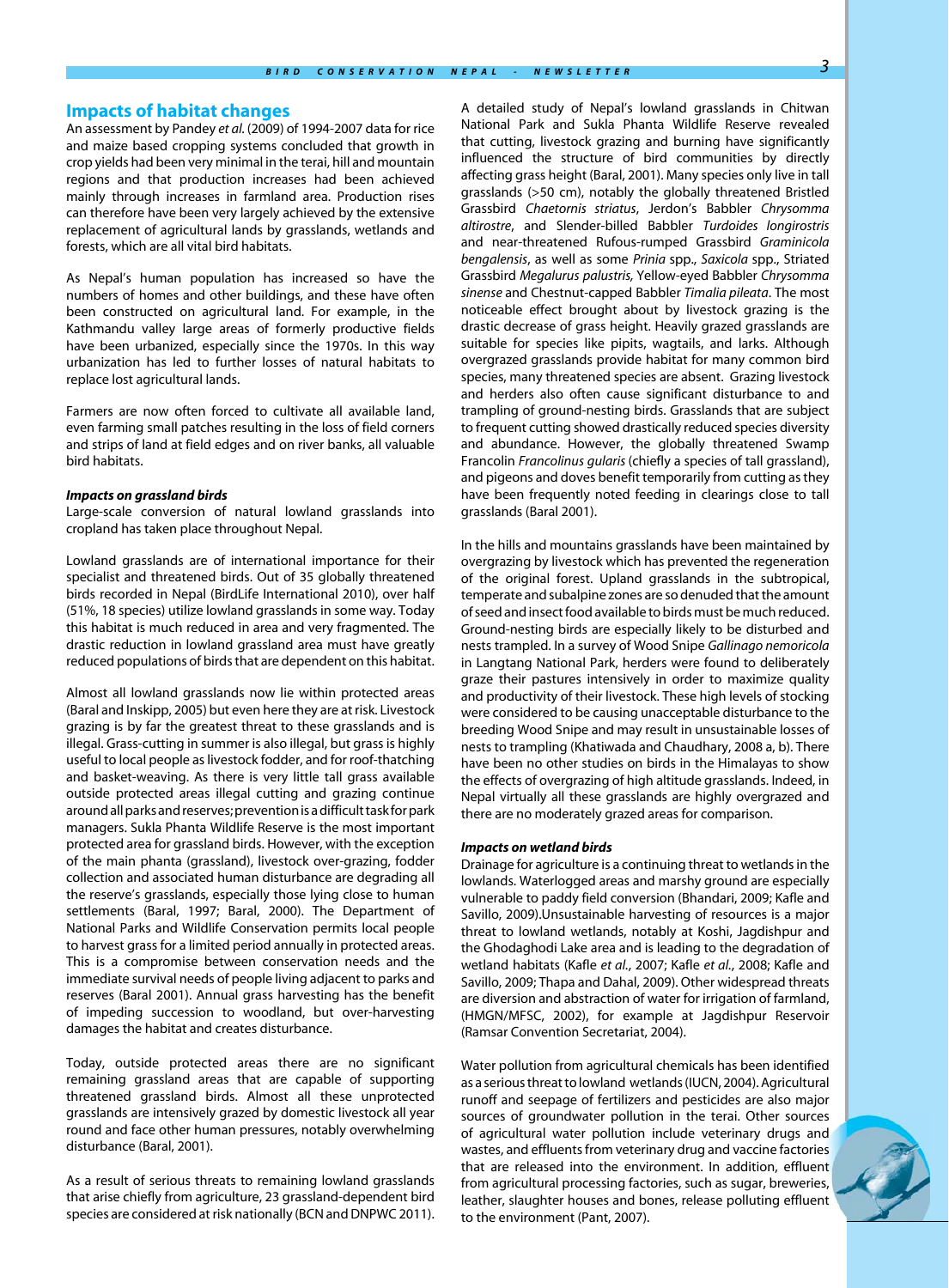Agricultural pollutants, including pesticides, herbicides and fertilizers can lead to severe environmental pollution that often causes habitat change and loss of biodiversity, including the loss of bird species from wetlands (Pant, 2007), see sections Pesticide Use and Fertilizer Use below.

Overgrazing of shorelines and marshes is another major threat, especially at lowland sites. At Koshi Tappu overgrazing and the movement of livestock along the shoreline contribute to soil erosion and high input of nitrogenous nutrients to the wetland, resulting in increased eutrophication of water and excessive growth of certain aquatic vegetation (IUCN Nepal, 2004).

Loss of wetlands caused by conversion to agricultural lands and diversion of water for irrigation must have caused significant declines in wetland birds, especially since the 1950s when the eradication of malaria from the terai sharply encouraged the spread of agriculture. Further, Nepal's wetland bird populations face widespread degradation of wetland habitats caused by an array of threats including many that arise from agriculture.

Lack of food, especially fish chiefly caused by over-fishing by local people was considered a major factor in the decline in numerous wetland bird species (BCN and DNPWC 2011). However, EUS disease, which has caused major fish kills in the Koshi area and is thought to probably result from water contamination by inorganic fertilizer from agricultural run-off, is likely to be another factor (see Fertilizer Use section below).

Increased water turbidity caused by soil erosion resulting from overgrazing, ploughing and work on irrigation channels by farmers may be making it difficult for fish-eating birds to locate their prey. This could be an additional reason for food shortages in fish-eating birds, for example in the lowlands at Koshi Tappu and Koshi Barrage. The Common Merganser *Mergus merganser*, a fish-eating winter visitor to Nepal's rivers, is also likely to be affected.

Wetland birds are particularly at risk. At a national level, as many as 40 wetland species (27% of the total at risk) are considered threatened. The large proportion of 75% of these (29 species) are considered Critically Endangered or Endangered (BCN and DNPWC 2011).

The Annual Midwinter Waterbird counts have highlighted a sharp drop in waterfowl numbers and species at Nepal's most important wetland, Koshi Tappu Wildlife Reserve and the Koshi Barrage area, which is of international importance. The 2010 midwinter waterbird count recorded only a total of 4,259 birds in the whole area (Baral 2010), a very low number compared to more than 50,000 birds estimated in February 1981 by observers who only viewed a limited part of the area from Koshi Barrage (Mills and Preston, 1981; Joliffe *et al.*, 1981). In recent years bird populations and species richness have also declined in Ghodaghodi Lake, Jagdishpur and in Beeshazar (Baral, 2009).

#### *Impacts on forest birds*

Continuing forest clearance is now by far the most important option utilized to make way for new agricultural lands (Bajracharya, 1983).



Forests are vitally important resources to provide fodder for the livestock of rural households, particularly in the hills and mountains. Farmers keep animals for manure, draught power and for extra income. Huge amounts of vegetation are consumed by livestock, both by roaming in the forests or where stall fed in villages (Shrestha, 1999). Demand for fodder is probably the greatest pressure on Nepal forests. Overgrazing by livestock, along with trampling contributes greatly to forest degradation (Wallace, 1988), leading to a severely reduced understory and a thinned, drier forest, with a reduced number of mature trees. Overgrazing by livestock is also reducing ringal bamboo in many areas e.g., in Dhorpatan Hunting Reserve, and herders and their dogs are causing disturbance (Subedi, 2008).

Overgrazing compacts the soil, inhibits water penetration and aeration, and more importantly prevents seeds from germinating. The seeds that do manage to grow despite this are then destroyed by grazing (Banarjee, 1995).Ultimately forests are prevented from regenerating.

Overharvesting for fodder prevents trees from flowering, producing seed and regenerating (Wallace, 1988). Overlopping, particularly during the trees' dormant season kills trees after a while (Banarjee, 1995).

Forests provide farmers with leaf litter which is used for livestock bedding during winter, and is an important source of compost used for manure during the following summer. However, in some forests, the floor is swept clean of the litter to such an extent that regeneration of seedlings is prevented, as noted in Phortse, Dudh Kosi valley, Sagarmatha National Park (Inskipp and Inskipp, 1994). During the dry season (May –June) some forests are deliberately burned to stimulate early growth of grass for livestock to graze (Bajracharya, 1983). This practice favours the spread of fire-resistant species, such as pines. Pines are often naturally succeeded by broadleaved trees, but frequent fires prevent this. As forest areas have reduced, the supply of forest fodder available to feed livestock has been declining over the years, resulting in increasing pressure on remaining forests. Ever rising livestock populations are exacerbating the overexploitation of forests (Shrestha, 1999). Ongoing environmental degradation has resulted and is being made worse by the fragile nature of the mountain environment (Takahatake 2001).

In some areas, especially in the more remote hills, land degradation has been worsened by slash and burn agriculture (Shrestha, 1999). A direct consequence of high population growth has been rapid expansion of agriculture in environmentally sensitive and marginalized steep slopes at the cost of forest (Bhurtel and Ali, 2009; Shrestha, 1994). Terracing and overgrazing on over-steep slopes has lead to the acceleration of the already high natural soil erosion processes. Severe soil losses and landslides are widespread every monsoon season. A 2009 study to assess runoff and soil erosion in the Middle Mountains in Dhading district reported that soil loss from agricultural land (1.3 Mg ha-1 yr-1) was more than four times higher than that from forested areas (0.3 Mg ha-1 yr-1; p<0.05) (Tiwari *et al*., 2009). Slopes may become so degraded by erosion that they are reduced to rough grass and rocky habitats, which are only able to support a limited number of bird species.

In 1978 there was a shift in government policy from 'statecontrolled' to 'community-managed' forests which has significantly improved forest management. By April 2009, onethird of Nepal's population was participating in the programme, directly managing more than a quarter of Nepal's forest area (Ojha *et al.* 2009). Communities are encouraged to protect forest resources and to plant trees on unproductive land, and being trained in biodiversity monitoring. This approach has proved to be an effective way of conserving forests and biodiversity in some areas, especially where pressures on forests are high (BCN and DNPWC 2011).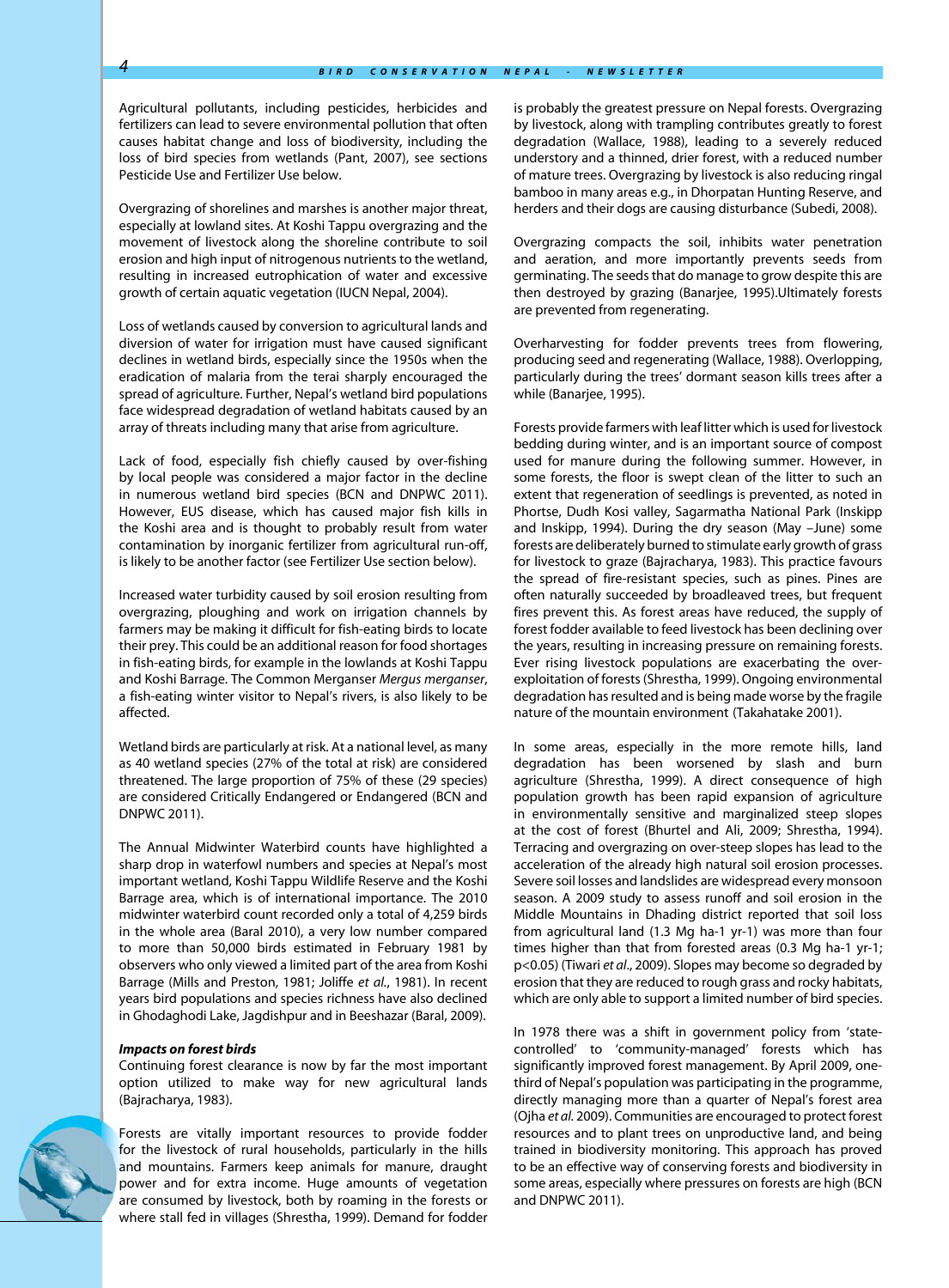Over half (53%, 79 species) of Nepal's nationally threatened birds inhabit forests (BCN and DNPWC 2011). The high proportion of forest birds at risk can be partly attributed to forests comprising the major natural habitat in Nepal and also because forest depletion is considered one of Nepal's major environmental issues (BCN and DNPWC 2011). The replacement of forests by agricultural lands will certainly have reduced forest bird populations, while birds of open country are likely to have increased. The loss or reduction of the forest understorey caused by overgrazing and fodder collection must drastically affect bird species composition. Many species, including pheasants, babblers, warblers, chats and thrushes inhabit this part of the ecosystem.

Removal of foliage must result in forests becoming less suitable for the numerous species which require dense or moist forests. Some birds feed on branches, trunks and boulders that are mosscovered or on epiphytes that can only grow in moist forests (Inskipp, 1989), such as the globally near-threatened Rufousthroated Wren-Babbler *Spelaeornis caudatus*. Some species, including the globally near-threatened Great Hornbill *Buceros bicornis* and other hornbills, and certain large woodpeckers such as the globally threatened Great Slaty Woodpecker *Mulleripicus pulverulentus*, and nationally threatened Spot-bellied Eagle Owl *Bubo nipalensis* depend on mature trees for suitable nest sites.

Some species occur mainly in pure bamboo stands, for example the nationally threatened Golden-breasted Fulvetta *Alcippe chrysotis* and Fulvous Parrotbill *Paradoxornis fulvifrons*. Other species favour forests with a bamboo understorey, such as the globally near-threatened Satyr Tragopan *Tragopan satyra*. All these species must have been affected to some degree by bamboo losses (Inskipp, 1989).

The open forests of pines lacking undergrowth that result from frequent burning of the forest floor only support a low variety of bird species compared to the original forest. Species which prefer open forests, such as some flycatchers, must have benefited from forest thinning and burning. Presumably species which prefer scrub, such as Himalayan Bulbul *Pycnonotus* 

*leucogenys*, Grey Bushchat *Saxicola ferrea* and Striated Prinia *Prinia criniger* must have also increased as a result of the spread of secondary forest and shrubberies. However, most species in this category are common and widespread in Nepal, whilst many forest species are declining (Inskipp, 1989). Overall forest depletion can have benefited relatively few species and the populations of most Nepalese forest species are likely to have decreased, but these changes in bird populations have not been monitored in Nepal to date.

### **Impacts of changes in agricultural practices**

#### *Cash Crops*

Nowadays many farmers are becoming more impoverished and many cannot grow enough to feed their own families throughout the year using traditional methods. In some parts of the country they are therefore shifting to cash crops.

Nepal's urban populations have been booming in recent years and have been driving agricultural changes, especially the demand for cash crops. Cultivation of these cash crops has been able to develop in farming areas close to national highways, which provide good links to towns and cities where farm produce is marketed. For example farmers in Chitwan are greatly attracted to growing cash crops of vegetables and fruits, instead of paddy and wheat as Chitwan has good road links with Kathmandu where these cash crops sell at relatively high prices. In addition, the management of Chitwan National Park has recently started to encourage local people to replace rice and wheat which are highly favoured by marauding Asian Elephant *Elephas maximus* and Greater One-horned Rhinoceros *Rhinoceros unicornis* by cash crops (TAL Program 2009, WWF Annual Report 2007, 2008).

Increases in cash crop cultivation have been promoted since the 1990s by government policies and funding has been provided by the Asian Development Bank and the World Bank. Cultivation areas and production of some cash crops sharply increased between 1964/65 and 2006/07, for example sugar cane, oil seed and vegetables. Growing vegetable crops is now one of the

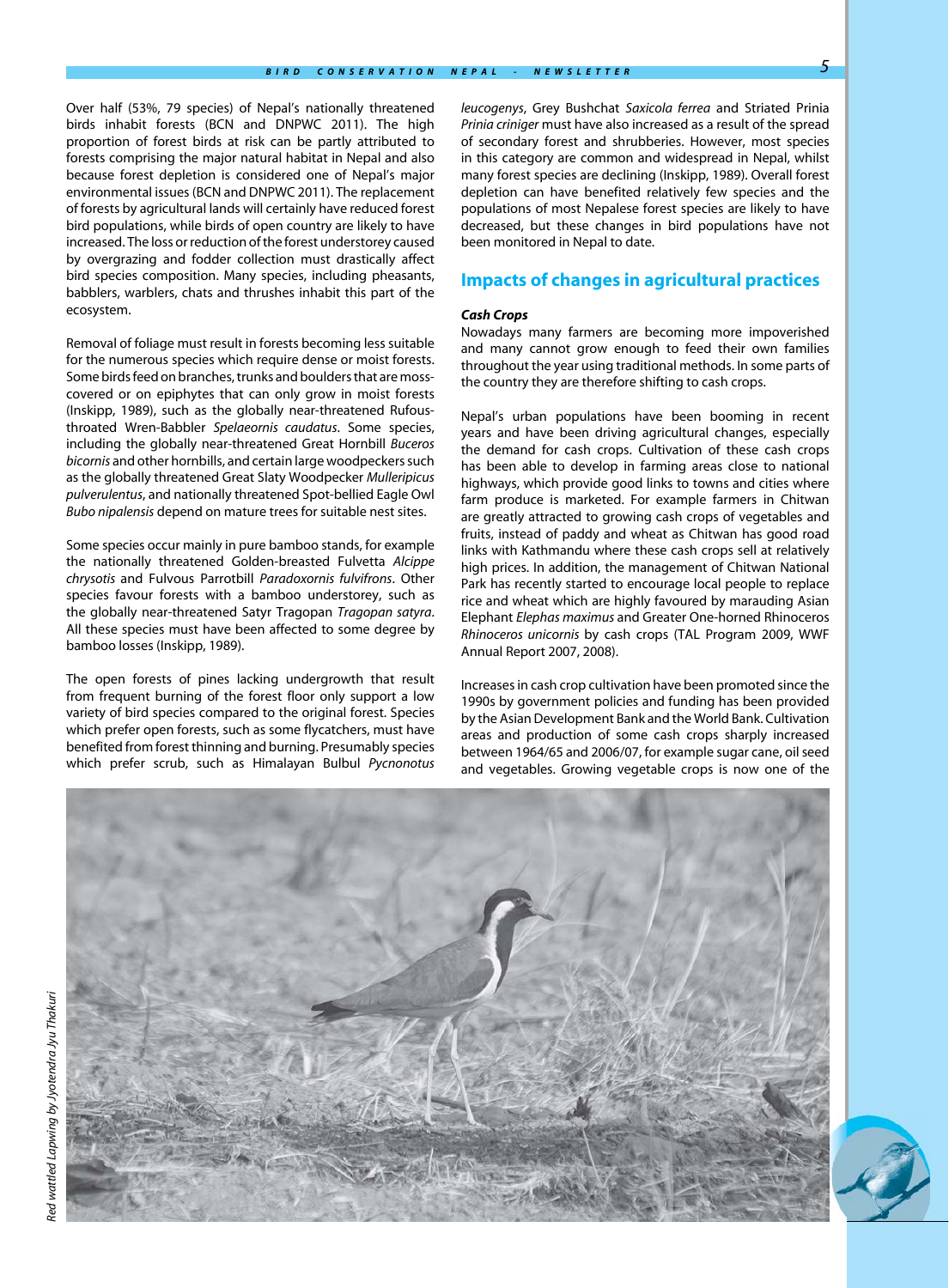most valuable sources of farm income, especially in the hill and mountain regions (Pandey *et al.* 2009).

In areas where rice and wheat cultivation have been replaced by cash crops bird populations are likely to have been seriously impacted. Many species, especially those which often feed in flooded paddy fields and paddy stubbles, must have lost significant areas of habitat. For example this is noticeable in the Koshi area in the south-east terai where paddy fields have been widely replaced by vegetables and sunflowers since the1990s (H. S. Baral and C. Inskipp pers. obs.). A study of Sarus Cranes at Lumbini showed that feeding and roosting grounds were reduced and disturbed due to watermelon farming on riverbanks, and by sugarcane and banana farming in farmland (Paudel, 2009a)**.** 

Several studies have shown that pesticide use on cash crops and, especially on vegetables and potatoes is especially high. For example Shrestha and Neupane (2002) found that while rice, maize, and wheat were treated with pesticide one to three times per crop cycle, the cash crops potato, tomato, cabbage, bitter gourd and cucumber were treated up to15 times. This high level of pesticide use may well be causing sharp declines bird populations and diversity. However, no studies have been made to date on the impacts of the shift to cash crops on birds in Nepal.

#### *Pesticide use*

The first chemical pesticide introduced into Nepal was DDT, during the 1950s for malaria eradication. Atreya (2007a) pointed out there are no comprehensive records indicating the volumes of pesticides used in agriculture and therefore released to the environment. The use of pesticides in lowland Nepal is significantly higher compared to the mid hills and high mountains. Growing cash crops, as well as agricultural intensification of other crops, have been leading farm workers to increase pesticide use at a rapid rate to boost yields and so meet market demand, while earning more income (Brown and Shrestha, 2000). There is widespread documentation of farmers' lack of awareness of pesticides, including impacts on the environment and the ongoing need for farmers' education and development of safety culture in pesticide use e.g. Shrestha and Neupane (2002), Palikhe (2005) and Nepal Forum for Justice (2006).

During an investigation of threats to Sarus Crane at Lumbini, Paudel (2009 a,b) carried out a survey of local markets and found that a wide range of pesticides was available and a disturbingly large range of insecticides was being used in the area. Out of 71 pesticides available locally, 23 were moderately hazardous and seven were highly hazardous according to World Health Organization standards. High illiteracy levels often led to the printed recommendations for safe use being ignored. Illiterate farmers were reliant on the dealers for advice on how to use the pesticides, so there was a high risk that they were being used inappropriately. Further, a lot of pesticides was being sold outside of the regulated trade in Lumbini (Paudel, 2009a).

Since April 2001, persistent chemical pesticides have been banned for use in agriculture and public health in Nepal. The use of hazardous pesticides, including Persistent Organic Pollutants (POPs) (organic chemicals that are resistant to environmental degradation), has also been phased out. However, Palikhe (2005) reported that, as the country has an open and porous border with India, there is a considerable, but unknown quantity of trade between farmers close to the border. Palikhe (2005) believed that the illegal import of pesticides was of serious concern in Nepal and that it needed to be addressed. The Nepal Forum for Justice (2006) shared the same view and reported that, in spite of the Pesticides Acts and Regulations, different kinds of pesticides were being used haphazardly in the country. According to Nepalese law, it is mandatory for a person or firm to acquire a certificate of registration before the import, export, sale or purchase of pesticides. However, the Nepal Forum for Justice (2006) pointed out that in practice in many parts of the country, the sale of pesticides still took place openly without following these guidelines.

Pesticide problems that have been identified to date in Nepal include pollution caused by improper handling, storage and transport, and also accidents and environmental contamination due tounsound disposal methods. Pest resistance to chemical pesticides is considered of major and increasing concern as well. However, analysis of pesticide residue in crops, food products, soil and water and the environmental effects of pesticides have not been systematically studied and monitored in Nepal (Palikhe, 2005).

#### *Impacts of pesticides on birds and the environment*

There are very few published results of the effects of pesticide contamination on the environment in Nepal. Organochlorine pesticides in the range of 34-100 parts per billion were detected in samples of fish and plankton in three lakes: Begnas, Phewa and Rupa in the Pokhara valley, west Nepal (Palikhe, 1999). High pesticide use was noted at most of the places that Sarus Cranes were recorded during a survey of the Lumbini area (Paudel, 2009a).

Groundwaters, surface waters such as ponds and streams, and the air in the vicinity of the pesticides stores are all at risk. Evidence elsewhere in the world has shown that chemical pesticide contamination can travel widely through the environment (National Toxics Network, 2007).

Many chemical pesticides, including organochlorines like DDT, remain in the environment for a very long time, do not readily break down (i.e., they are very 'persistent') and also build up in the environment, including in the bodies of humans and birds (i.e., they are bio-accumulative). Once released into the environment it is extremely difficult, if not impossible, to recover them (National

Toxics Network, 2007).

As well as being direct poisons, some pesticides, e.g., DDT, also mimic hormones and disrupt biological processes in wildlife and humans. In some cases hormone-disrupting chemicals are also very persistent and build up in the environment and body tissue. Their effects can include direct poisoning and reproductive damage (Lyons 1999; Riley et al., 1999).

The diet of certain birds, such as top predators like birds of prey, means they are particularly at risk from pesticide pollution as they store up and concentrate contaminants that they have ingested with their prey in their body fats (BirdLife International *et al.*, 1997). In the UK and the rest of Europe, pesticide use has been shown to cause widespread declines of numerous bird species, many of which were previously common, including birds of prey and finches (BirdLife International *et al*., 1997; Tucker and Heath, 1994).

In addition to direct poisoning and endocrine disruption, pesticides can have indirect effects on birds. These indirect effects are very difficult to demonstrate, but there is a large body of evidence in the U.K.suggesting these effects are key

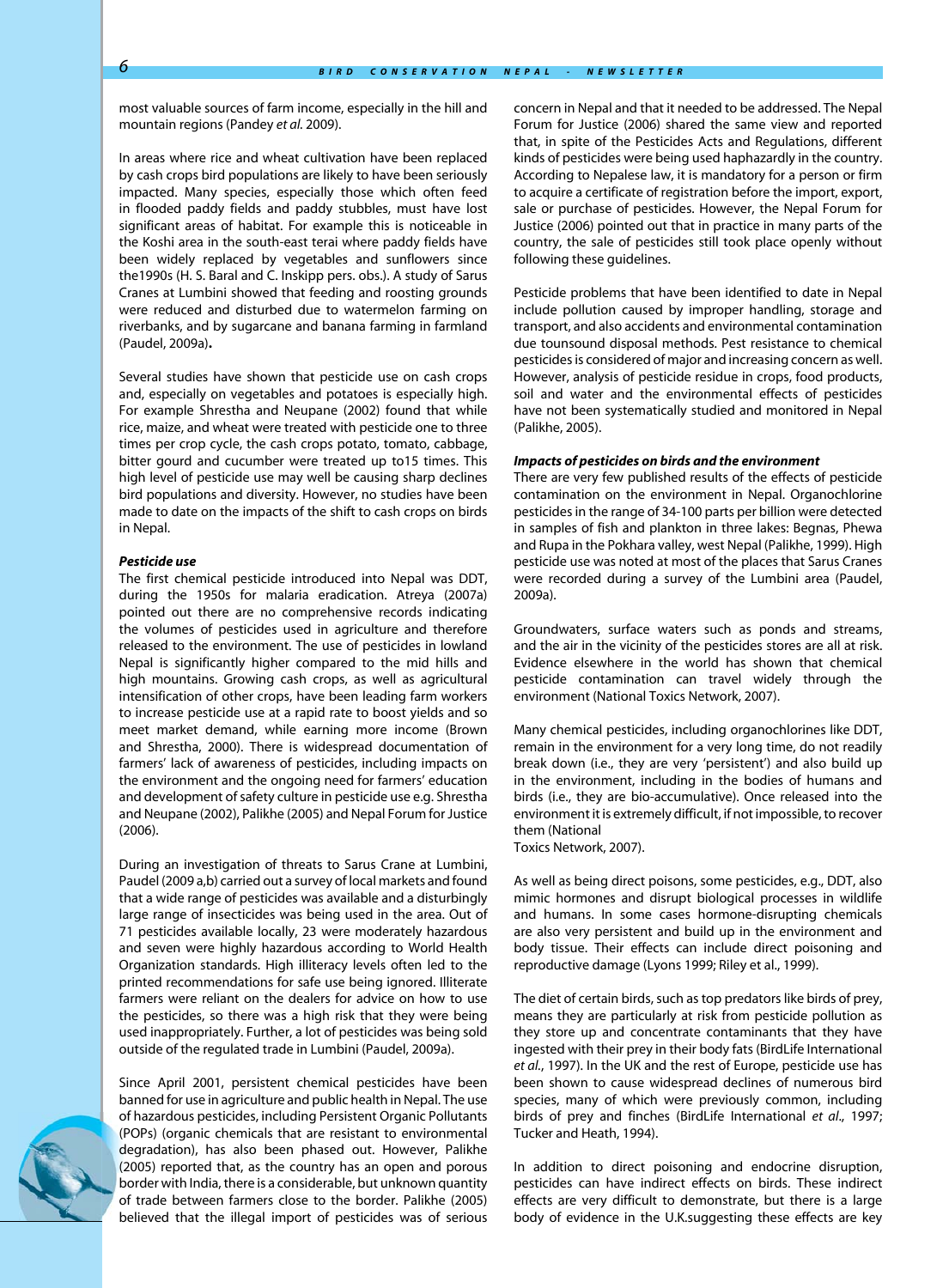problems. There are three possible routes by which these indirect effects can arise. Insecticides may deplete or eliminate arthropod food supplies, which are exploited by adult birds and their dependent young during the breeding season and, in so doing, reduce breeding productivity. Herbicides may reduce the abundance of, or eliminate non-crop plants that are hosts for arthropods taken as food by farmland birds during the breeding season and therefore reduce breeding activity. Herbicides may also deplete or eliminate weed species, which provide either green matter or seeds for herbivorous and seed-eating species respectively, thereby reducing survival of those birds that rely on those food supplies (Central Science Laboratory *et al*., 2005).

Although pesticides may be having serious impacts on Nepal birds and there have been indications of bird poisoning by pesticides, no Nepal studies have been published to date. In an overview of the state of Nepal's birds, BCN and DNPWC (2011) list pesticide poisoning as a possible threat to 20 species, mainly birds of prey and large waders, such as storks, including six globally threatened species: Lesser Adjutant, Pallas's Fish Eagle *Haliaeetus leucoryphus*, Indian Spotted Eagle, Greater Spotted Eagle *Aquila clanga*, Imperial Eagle *A. heliaca*, and Sarus Crane. Nationally threatened raptors that may well have been impacted by pesticides include Brahminy Kite *Haliastur indus*. This bird of prey was formerly common in the lowlands over rice fields and marshes (Rand and Fleming, 1957) but declined so sharply that it is considered Critically Endangered nationally (BCN and DNPWC 2011).

During preparations for the midwinter waterbird count in January 2010, several water birds were recorded dead, possibly due to pesticides and poisoning. These included as many as seven Lesser Adjutants (four in Urlabari and three in Chitwan (Badri Chaudhary and Bishnu Mahato pers. comm. to H. S. Baral,



February 2010). In addition, at Chitwan, five Black-crowned Night Herons *Nycticorax nycticorax*, and more than 10 Indian Pond Herons were found dead on 26 December 2009 in Chitwan (Bishnu Mahato pers. comm. to H. S. Baral, February 2010). Some common open country species such as Black Drongo *Dicrurus macrocercus* may have declined in recent years as a result of direct poisoning and partially by the diminution of open spaces in the country. Preliminary observations suggest that Indian Cuckoo *Cuculus micropterus*, which is a brood parasite for the drongo has also declined (H. S. Baral pers. obs.). Further studies are needed to show the rate of decline and other factors that are causing decline of these species.

#### *Alternatives to pesticides*

Nepal's National Agricultural Perspective Plan has emphasized the Integrated Pest Management (IPM) approach to try and reduce pesticide use. Very few individuals are IPM-trained (Atreya, 2007b) and adoption of safety precautions and pesticide hygiene are till minimal, however (Atreya, 2007a).

Since 2004 the Bird Education Society has been carrying out a successful conservation awareness programme in the buffer zone areas around Chitwan National Park. The programme has taught farmers about the environment, introduced them to organic farming, made them aware of the dangers of over-use of pesticides and suggested alternative methods of control. The farmers were introduced to the Effective Microorganism (EM) technology, which relies on the use of natural microorganisms in the soil to fix the essential nitrogen for plant growth, as it is important that the soil should be chemical-free to ensure the survival of these microorganisms. Farmers learned how to use EM technology to produce fertilizers, recycle waste products and control crop pests. They learned the benefits of EM technology in improving soil composition and structure through an increase in humus content and the capacity to sustain high quality food production. The advantages of IPM were also covered in the programme. Field trips to an organic cooperative convinced the farmers that they could successfully produce organic food and sell it at a premium price to a growing organic market (Benstead *et al*., 2005; Chaudhary, 2005).

In 2007 and 2008, Himalayan Nature carried out a successful conservation awareness programme with farmers in Lumbini in Nepal's central lowlands. The programme aimed to create a positive attitude amongst farmers towards birds on their land, to encourage the continuation of traditional farming methods, to reduce use of chemicals, especially their haphazard and excessive use, and to encourage participatory monitoring of birds by farmers (Singh, 2007).

#### *Fertilizer use*

Nepal imports all of its chemical fertilizer. Official fertilizer imports have declined every year since 1997 when the fertilizer trade was deregulated by the government. However, when informal imports (that is they were unrecorded imports from across the open border with India) are included, total fertilizer imports can be seen to have increased annually (Thapa 2006).

#### *Impacts of fertilizer use on birds and the environment*

Impacts of fertilizer use on bird populations have been little studied so far in Nepal. The over-use of agricultural fertilizers is having a major negative impact on the environment, especially in the lowlands and lower hills. Widespread contamination of agricultural run-off by nitrogen and phosphate nutrients and eutrophication (i.e., enrichment) of lowland wetlands has resulted (IUCN, 2004; Kafle *et al.*, 2007, 2008). This contamination sets off a chain of events which is harmful to freshwater life,

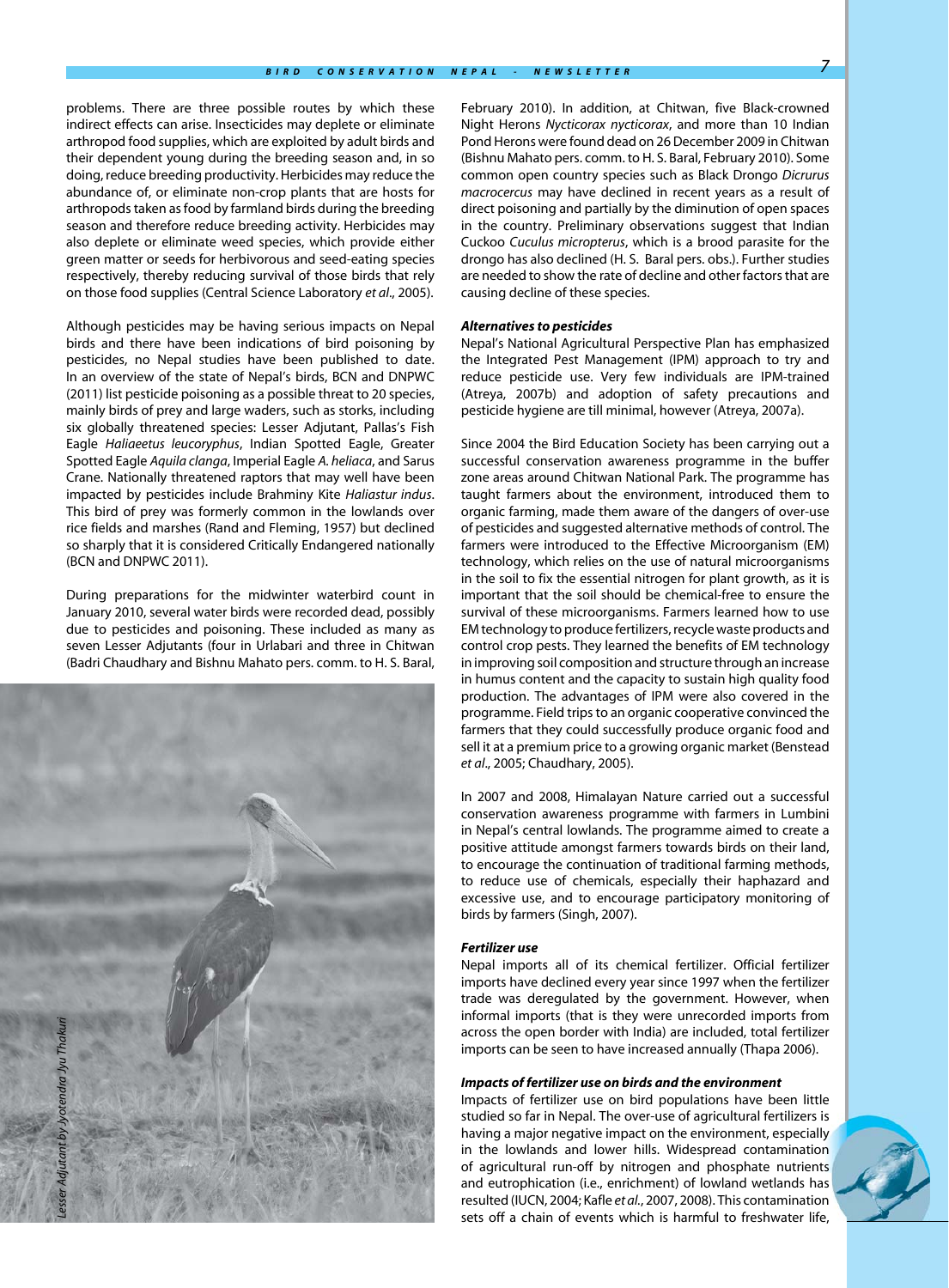including birds. The growth of algae and other aquatic plants is promoted in streams and ditches draining fields and in nearby ponds and lakes. After this aquatic vegetation dies, it is broken down by bacteria, using up vital oxygen in the water in the process. Declining oxygen levels in the water eventually lead to deaths of aquatic invertebrates and fish that form essential food supplies for freshwater birds. In addition, high nitrogen and phosphate nutrients can cause the extensive proliferation of macrophyte growth over the water surface. This results in a shift in the balance of bird species as it changes areas suitable for feeding for different species. Birds such as jacanas that feed using floating vegetation are favoured at the expense of many migratory waterfowl that require open water areas for feeding (IUCN Nepal, 2004). There may also be a decline in food plants for herbivorous and omnivorous waterfowl (MacDonald, 2006).

Nakhrodi Lake in the Ghodaghodi Lake complex is being severely affected, for example. Extensive growth of macrophytes has developed in the lake. After dying back, these plants have contributed to the organic material on the lake bottom, raising it and accelerating seral succession towards dry land. In Nakhrodi, the succession is rapid as the waters are shallow. The lake is now changing into marshland where *Salix* species and the alien *Ipomoea fistulosa* are prominent. Changes in bird populations have been especially marked, with egrets, storks and jacanas replacing waterfowl, for instance (IUCN, Nepal, 2004). Other Ramsar sites where eutrophication from agricultural run-off is a problem are Beeshazar, Jagdishpur and Koshi (Kafle *et al.*, 2007; 2008; Baral, 2008).

Fish-eating birds that chase their prey may be negatively affected by eutrophication as water transparency tends to be reduced. Nutrient enrichment may also alter the size class of fish prey, reducing the abundance of suitable small individuals (MacDonald, 2006). Eutrophic conditions also radically change the bottom-dwelling invertebrate fauna, leading to a loss of some species, such as molluscs. Diving birds that feed on these invertebrates suffer from reduced food supply (MacDonald, 2006).

Use of agricultural chemicals on cultivated land adjacent to the Koshi Tappu area is prevalent. Epizootic Ulcerative Syndrome (EUS) has been reported in the area since 1983, where it has caused high mortality of native fish resources. EUS is a disease caused by the fungus *Aphanomyces invadans* in the internal tissue of fish. It is suspected that the source of contamination of EUS is the excessive use of inorganic fertilizers in the adjacent farmlands and their mixing in the lake system. In Koshi Tappu many of the wetlands have changed from mesotrophic to eutrophic due to the accumulation of nutrients from both natural and human activities (the latter including from agriculture, as well as domestic sewage (IUCN 2004; Kafle *et al.*, 2008).

#### *Use of Diclofenac*

Poisoning by diclofenac, a drug used for livestock ailments that led to drastic declines in vulture populations in Nepal and conservation efforts to restore vulture populations have been well documented (e.g. Oaks *et al.* 2004; Shultz *et al*. 2004, DNPWC *et al.* 2009; BCN and DNPWC 2011). White-rumped Vulture (formerly the most common Nepal vulture up to 1000 m) and the once fairly common and widespread Slender-billed Vulture *G. tenuirostris* are now listed as nationally Critically Endangered. White-rumped Vulture is showing signs of recovery in a few places in response to conservation measures. However there is no evidence of any recovery in Slender-billed Vulture. Other Nepal vultures have also declined, possibly also due to diclofenac use and are on the nationally threatened list: Egyptian Vulture *Neophron percnopterus*, Red-headed Vulture *Sarcogyps calvus*, Cinereous Vulture *Aegypius monachus*, Himalayan Griffon *Gyps himalayensis* and Lammergeier *Gypaetus barbatus* (BCN and DNPWC 2011).

The veterinary production of diclofenac was banned in Nepal in 2006 and the Vulture Conservation Action Plan for Nepal (2009-2013) (DNPWC *et al.* 2009) has helped to prioritise and streamline conservation activities. These activities include the promotion of safe alternative drugs such as meloxicam, setting up of Vulture Safe Zones (which are diclofenac-free), carrying out intensive advocacy campaigns, surveys of vulture populations, nesting colonies, and breeding success, and surveys of veterinary institutions to monitor the use of Non Steroidal Anti-inflammatory Drugs (NSAIDs) (BCN and DNPWC 2011).

#### *High Yielding Varieties (HYVs)*

Recently there has been a shift to the use of HYVs of rice. However, access to these HYVs is usually limited and the varieties that are available often require the application of significant commercial fertilizers. This becomes a huge burden upon the poorer rice farmers who lack the finances to manage such inputs. Many farmers in Nepal therefore grow only traditional varieties of rice (Television Trust for Environment, 2004). The spread of HYVs and associated technologies has been very limited and concentrated in pockets of favourable irrigated areas (Joshi and Pandey 2005).

However, it is possible that the use of HYVs will become more widespread in the future. The increased nitrogen input which is needed to support HYVs reduces the diversity of plants and associated invertebrates which are important food sources for farmland birds. Excessive use of nitrogen also enhances plant pests, triggering high pesticide use, further harming farmland birds (Van der Weijen *et al.*, 2010).

#### *System of Rice Intensification (SRI)*

SRI is a new method of rice growing that has been shown to more than double rice yields in trials in Nepal. It was first trialled in Nepal in 2002 and has only been used in relatively small areas to date, although its popularity is growing. SRI requires damp soils, but fields do not need to be flooded, so it is less waterdemanding and no chemical pesticides or fertilizers are needed. (Uprety, 2004; SRI Group, 2009).

If use of SRI becomes widespread the replacement of flooded fields by damp soils will be detrimental to many wetland species, such as ducks that forage in shallow waters. However, a large number of bird species, including some large wading birds such as Lesser Adjutant, other stork species, Black-headed Ibis, and numerous waders should find the damp soils good feeding habitat. The absence of use of chemical pesticides and fertilizers in SRI will certainly benefit birds. No studies have so far been made comparing bird populations and diversity in fields under SRI or those using HYVs and traditional methods.

#### *Use of machinery*

In some of the important districts that have rich farmlife, including Rupandehi, Kapilvastu, Nawalparasi and Chitwan, machines are now being used for harvesting (combine harvesters) and also for sowing seeds without tillage. Combine harvesters have the advantage to farmers of reducing grain wastage, saving time and also cost effectiveness. Another factor is that Nepal farms have been facing a labour shortage for a number of years since the Maoist insurgency period as most young people have left the country in search of work.. This has also prompted many

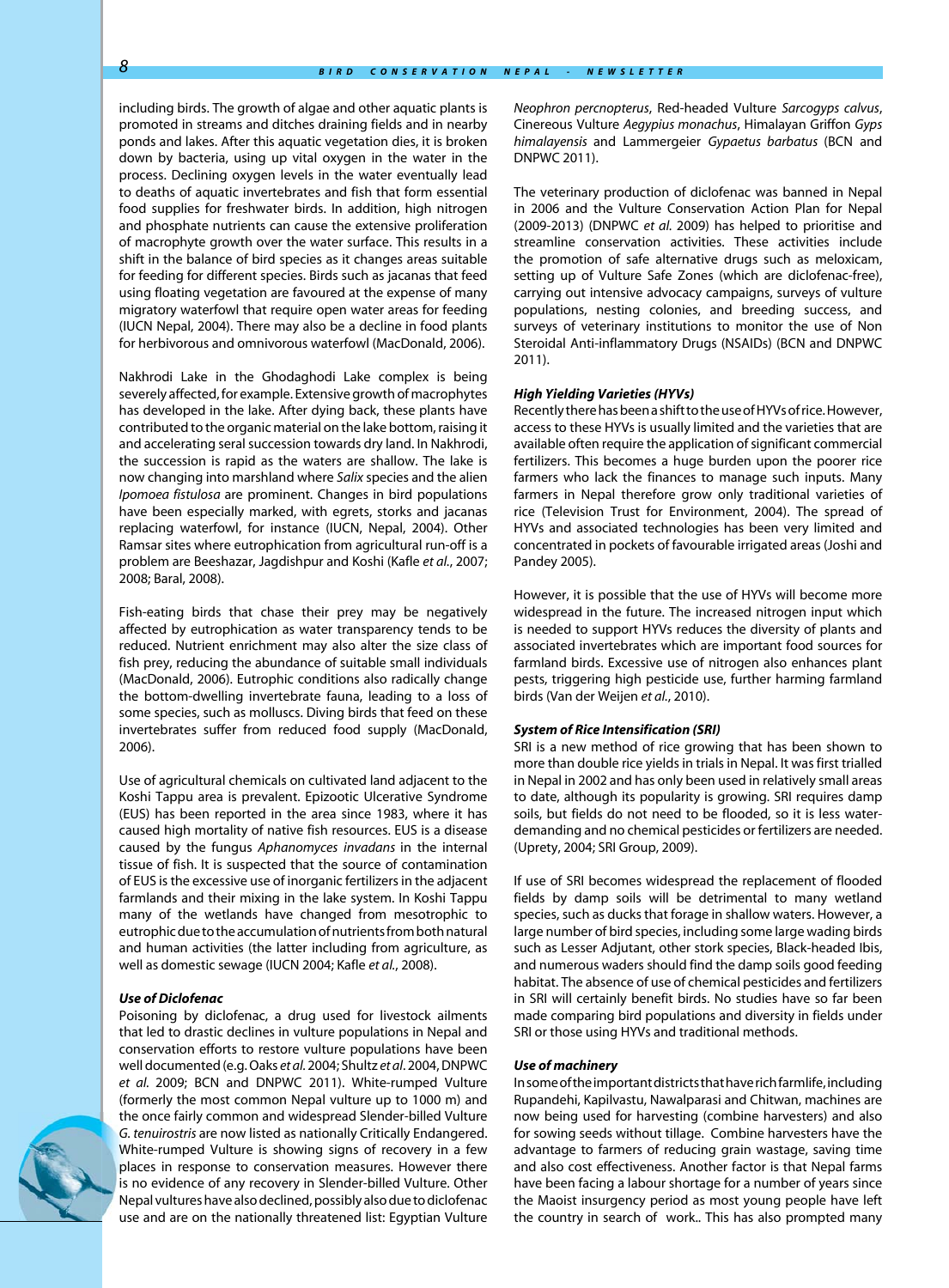farmers to take the option of using machinery.

Possible impacts of such machinery at work are that the fields will be enlarged so reducing the number of earth bunds which are good habitat for farmland birds. Using machinery will also encourage farmers to cultivate relatively unproductive land which was previously left fallow. As combine harvesters will be more efficient, there is likely to be less left over grain for farmland birds compared to land which is traditionally farmed.

#### **Conclusion**

The spread of agriculture and changes in agricultural practices are the major root causes of loss and damage to natural habitats – grasslands, wetlands and forests and their bird species in Nepal. Overgrazing by livestock and collection of fodder are the most important threats leading to depletion of forests and presenting major problems to lowland grasslands. Livestock overgrazing is also responsible for damage wetland shorelines and marshes, and to the diversity of upland grasslands. Pollution from a wide range of agricultural sources makes a major contribution to pollution of wetlands. The use of diclofenac as a veterinary medication on cattle is believed to be the major cause for the population decline of all vulture species in Nepal. Pesticides could be a significant threat to many other species, especially birds of prey and large wading birds, while the overuse of fertilizers leads to enrichment of water which is harmful to freshwater life, including birds.

#### **Recommendations**

*Government measures to promote and expand implementation of the System of Rice Intensification (SRI).*

*Government farming subsidies* Provision of subsidies to maintain traditional farming crops such as millet and barley, to keep land fallow for a period and to leave some field margins and corners uncultivated.



*Implementation of further Effective Microorganism (EM) awareness programmes for farmers* These programmes would be especially useful in the buffer zones of protected areas.

*Field surveys* There is an urgent need in Nepal to significantly expand the monitoring of bird populations and distribution in agricultural lands to determine the impacts of current agricultural practices. Bird species diversity and bird populations in traditionally managed farms need to be determined at a range of altitudes from the terai up to the middle hills. These data from traditional farms can be compared with data on bird species diversity and populations gathered from farms growing cash crops and also those with rice-vegetable cropping systems at similar altitudes. Equally useful would be surveys of the impacts of pesticides, the use of HYVs and SRIs and more fieldwork on fertilizer use.

*Provision of nest boxes* Where there is adequate protection for other nesting birds such as bushes, providing nest boxes in farmland for owls, such as Spotted Owlet and Jungle Owlet *Glaucidium radiatum* will help to control mice and rat pests. Nest boxes in agroforestry areas and orchards for tits *Parus* spp. will help to control insect pests*.*

*Outreach Awareness-raising, education and support for farmers* to apply best practice as carried out in farmlands of Lumbini by Himalayan Nature and in the buffer zone around Chitwan National Park by the Bird Education Society.

Van der Wejden *et al.* (2010) made the following additional recommendations to support farmland birds across the world, all of which would be valuable if implemented in Nepal:

*Best Practice* Identify and further develop best practice for sustainable bird-friendly farming.

*Innovation* Develop sustainable farming systems that are highly productive in terms of food as well as ecosystem services, and contain important microhabitats and niches for birds. Explore the actual and potential benefits of birds to farming too.

*Ecosystem services* Assess and reward farmers supporting services such as soil conservation, water retention, carbon storage and biodiversity, including birdlife.

*Partnerships* Develop cooperation between all stakeholders including conservationists, farmers, retailers, consumers and government authorities.

**This article is a summary of a much more detailed account: Inskipp, C. and Baral, H. S. (2011) Potential impacts of agriculture on Nepal bird.** *Our Nature (2010)* **8:270-312. http://www.nepjol.info/index.php/ON** 

### **Donation**

**BCN welcomes all kinds of support from individuals and institutions. You can even help us by providing us your camera, binocular, telescope, scientific equipment etc. Further more, we will also be grateful if any one provides educational materials for our library. All support will be duly acknowledged.**

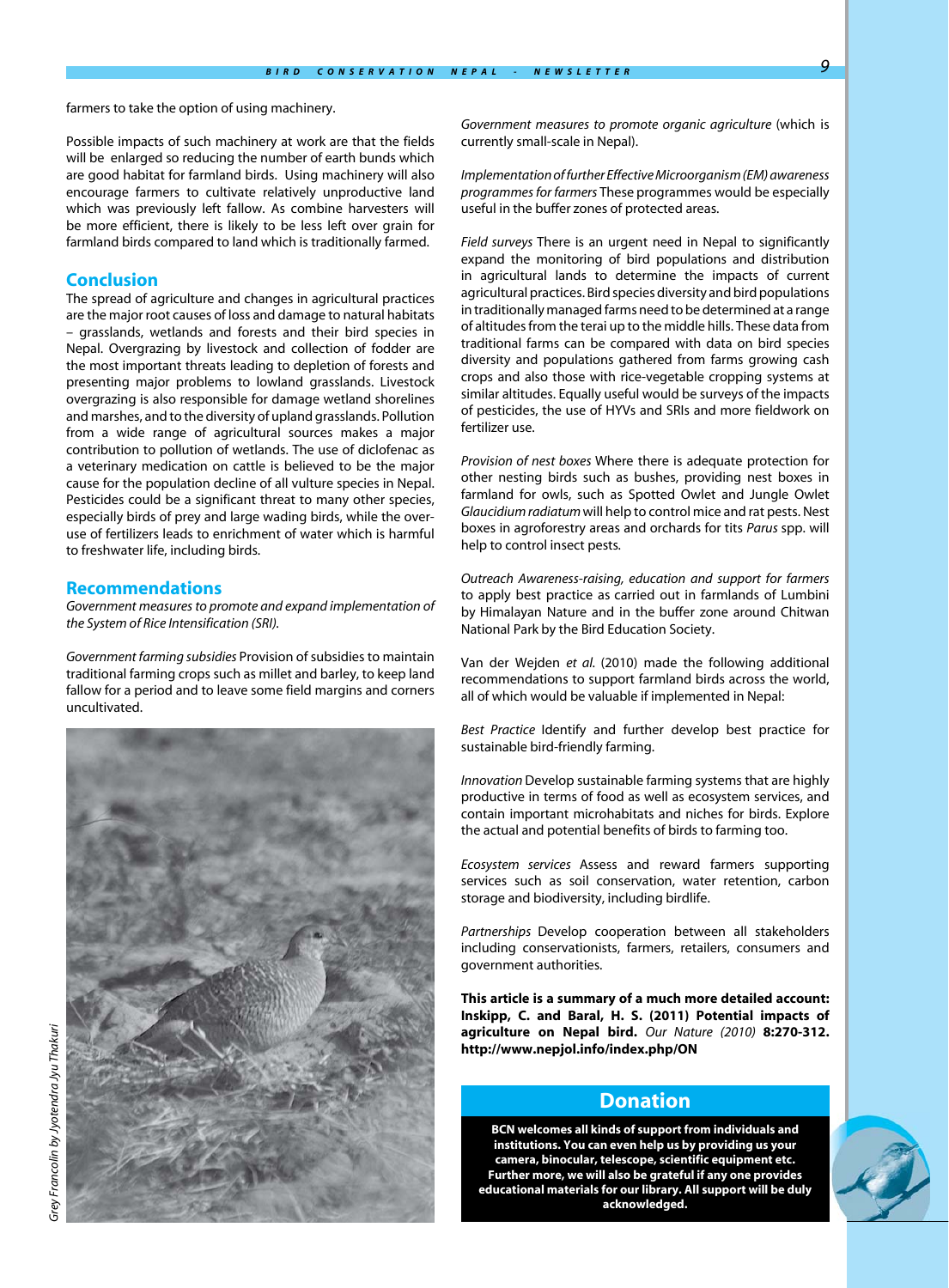#### **References**

Atreya, K. 2007a. Farmers' willingness to pay for community integrated pest management training in Nepal. Agriculture and Human Values 24: 399-409. http://www.springerlink.com/ content/l38368m5l6r65814/

Atreya, K. 2007b. Pesticide use knowledge and practices: a gender differences in Nepal. Environmental Research 104(2): 305-311. http://www.sciencedirect.com/science?\_ob=ArticleURL&\_ udi=B6WDS-4N2D63R-2&\_user=10&\_rdoc=1&\_fmt=&\_ orig=search&\_sort=d&view=c&\_acct=C000050221&\_ version=1&\_urlVersion=0&\_userid=10&md5=8249f79a6ad391 ae38f283a1daa12c8f

Bajracharya, D. 1983. Deforestation in the fuel/food context: a historical and political perspective from Nepal. Mountain Research and Development 3(3):227-240.

Banarjee, A. K. 1995. Rehabilitation of degraded forests in Asia. Report number WTP270. World Bank. http://www-wds. worldbank.org/servlet/main?menuPK=64187510&pageP K=64193027&piPK=64187937&theSitePK=523679&entity ID=000009265\_3970311122942

Baral, H. S. 1997. Sukla Phanta: a grassland of international importance. Danphe 6(3):6-8.

Baral, H. S. 2000. Notes on distribution of some grassland birds in Nepal with reference to Sukla Phanta. Danphe 9(3):6-7.

Baral H. S. 2001. Community structure and habitat associations of lowland grassland birds in Nepal. PhD thesis. Universiteit van Amsterdam and Cardiff University.

Baral, H. S. 2008. Birds of Jagdishpur Reservoir. Forktail 24:115- 119.

Baral, H. S. 2009. Updated status of Nepal's wetland birds. Banko Janakari Wetlands Special Issue Pp. 30-35. http://www.nepjol. info/index.php/BANKO/issue/view/171

Baral, H. S. (2010) Asian Wetland Count, Midwinter Waterbird Count Data Nepal, January 2010.Unpublished.

Baral, H. S. and Inskipp, C. 2005. Important Bird Areas in Nepal: key sites for conservation. Bird Conservation Nepal and Birdlife International, Kathmandu and Cambridge.

Benstead, P., Buckingham, D. and Crosby, M. 2005. Bird conservation awareness camp for local farmers in OBC in action, Conservation Fund. BirdingASIA 4:9.

Bhandari, B. B. 2009. Wise use of wetlands in Nepal. Banko Janakari Wetlands Special Issue. pp. 10-17. http://www.nepjol. info/index.php/BANKO/issue/view/171

Bhurtel, J., and Ali, S. H. 2009. The green roots of red rebellion: Environmental degradation and the rise of the Maoist movement in Nepal." In M. Lawoti and A. Pahari (eds.) The Maoist insurgency in Nepal: Dynamics and growth in the twenty-first century. Routledge, New York: USA. http://www. uvm.edu/~shali/Maoist.pdf

BCN and DNPWC 2011. The state of Nepal's birds 2010. Bird Conservation Nepal and Department of National Parks and Wildlife Conservation, Kathmandu.

BirdLife International. 2008a. State of the world's birds. http:// www.birdlife.org/sowb

BirdLife International. 2008b. Europe's farmland birds continue to suffer from agricultural policy. http://www.birdlife.org/news/ news/2008/12/monitoring.html

BirdLife International. 2010. Lists of globally threatened and near-threatened species in Nepal. http://www.birdlife.org/ datazone/species/index.html

BirdLife International, Butterfly Conservation, Institute of Terrestrial Ecology, Oxford University, Plantlife and the Royal Society for Protection of Birds. 1997.The indirect effect of pesticides on farmland birds. Department of Environment, Joint Nature Conservation Committee and English Nature, Peterborough. http://www.pmac.net/ukbirds.htm

Brown, S. and Shrestha, B. 2000. Market-drive land-use dynamics in the middle mountains of Nepal. Journal of Environmental Management 59: 217-225. http://www.ingentaconnect.com/ content/ap/ev/2000/00000059/00000003/art00355

Central Science Laboratory, Game Conservancy Trust, Royal Society for the Protection of Birds and Department of Zoology, University of Oxford. 2005. Assessing the indirect effects of pesticides on birds. PN0925. Final report. http://randd.defra. gov.uk/Document.aspx?Document=PN0925\_2486\_FRP.pdf

Chaudhary, M. K. 2005. Farmers' Conservation Awareness Camp. BirdingASIA 3:66-68.

DNPWC/MoFSC/GoN. 2009. Vulture Conservation Action Plan for Nepal (2009—2013). Kathmandu. Government of Nepal, Ministry of Forests and Soil Conservation, Department of National Parks and Wildlife Conservation.

Hanlon, D. and Giri, D. 2007. Exploring the farmlands of Lumbini IBA. Danphe 16(1):71-72.

Himalayan Nature. 2006. Farmland Bird Monitoring Programme. Unpublished.

HMGN/MFSC. 2002. Nepal biodiversity strategy. His Majesty's Government of Nepal/Ministry of Forests and Soil Conservation, Kathmandu, Nepal.

Inskipp, C. 1989 Nepal's forest birds: their status and conservation. ICBP Monograph No. 4. International Council for Bird Preservation, Cambridge, UK.

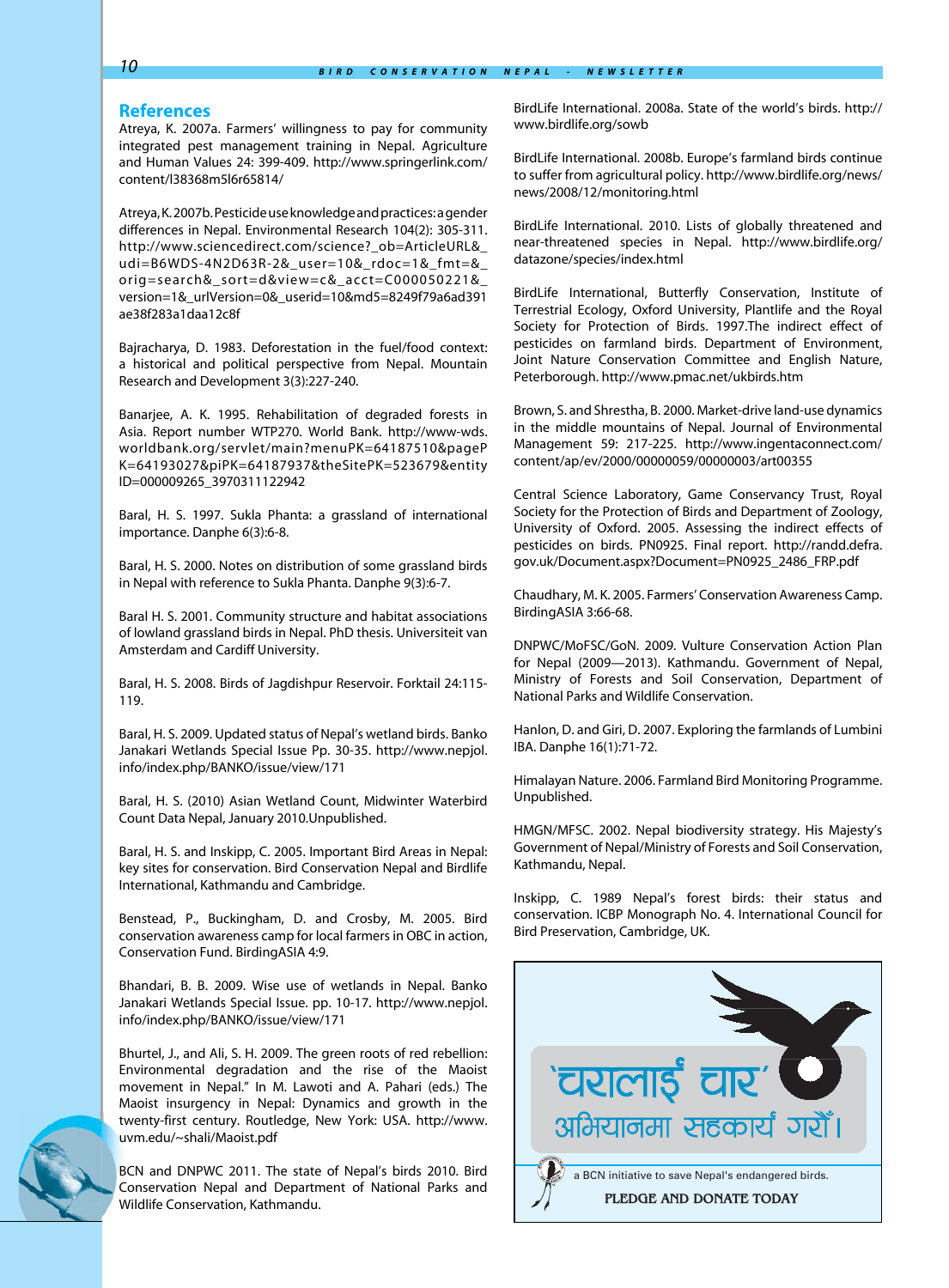Inskipp, C. and Inskipp, T.1994. Birds of Sagarmatha National Park. Unpublished report to Department of National Parks and Wildlife Conservation, Kathmandu.

IUCN Nepal. 2004. A review of the status and threats to wetlands in Nepal. IUCN, The World Conservation Union, Kathmandu.

Joliffe, R., Porter, R. F., Oddie, W. E. and Marr, B. A. E. (1981) Notes on birds recorded in Nepal, February 1981. Unpublished.

Joshi, G. and Pandey, S. 2005. Effect of farmers' perceptions on the adoption of modern rice varieties in Nepal. Deutscher Tropentag 2005. Stuttgart-Hohenheim, October 11-13, 2005. Conference on International Agricultural Research for Development. http://www.tropentag.de/2005/abstracts/ full/310.pdf

Kafle, G., Balla, M. K. and Paudyal, B. K. 2007. A review of threats to RAMSAR sites and associated biodiversity of Nepal. Tigerpaper 34(4):1-5.

Kafle, G., Balla, M. K. and Paudyal, B. K. 2008. A review of threats to RAMSAR sites and associated biodiversity of Nepal (Part II). Tigerpaper 35(1):9-11.

Kafle, G. and Savillo, I. T. 2009. Present status of RAMSAR sites in Nepal. International Journal of Biodiversity and Conservation 1(5):146-150. http://www.academicjournals.org/IJBC/PDF/ PDF2009/September/Kafle%20and%20Savillo.pdf

Khatiwada, J. R. and Chaudhary, H. 2008a. Status of Wood Snipe Gallinago nemoricola and its conservation in Langtang National Park, central Nepal. Final report to Oriental Bird Club, UK. Unpublished.

Khatiwada, J. R. and Chaudhary, H. 2008b. Status of Wood Snipe Gallinago nemoricola and its conservation in Langtang National Park, central Nepal. BirdingASIA 10:7-8.

Lyons, G. 1999. Endocrine disrupting pesticides Pesticides News 46:16-19. http://www.pan-uk.org/pestnews/Actives/endocrin. htm

MacDonald, M. A. 2006. The indirect effects of increased nutrient inputs on birds in the UK: a review. RSPB Research Report 21. Royal Society for the Protection of Birds, Sandy, UK.

Mills, D. G. H. and Preston, N. A. 1981. Notes on birds recorded in Nepal, 1981. Unpublished.

Nepal Forum for Justice 2006. Governmental and public awareness-raising on POPs. International POPs Elimination Project. http://www.ipen.org/ipepweb1/library/ipep\_pdf\_ reports/4nep%20gov%20and%20public%20awareness%20 raising%20on%20pops.pdf

Oaks, J. L., M. Gilbert, M. Z. Virani, R. T. Watson, C. U. Meteyer, B. Rideout, H. L. Shivaprasad, S. Ahmed, M. J. I. Chaudhry, M. Arshad, S. Mahmood, A. Ali, and A. A. Khan. 2004. Diclofenac residues as the cause of vulture population decline in Pakistan. Nature 427:630-633.

Ojha, H., Persha, L. and Chhatre, A. 2009. Community forestry in Nepal: A policy innovation for local livelihoods and food security. International Food Policy Research Institute. Working Paper No. W09I-02. Ann Arbor, Michigan, USA. http://www. forestrynepal.org/publications/food-security/4352

National Toxics Network 2007. Overview of the impact of air and water pollution on flora and fauna. China Skillshare on Chemical Safety, Beijing, October 16<sup>th</sup>-20<sup>th</sup>, 2007.

Palikhe, B. 1999. Pesticide management in Nepal: implementation issues and experiences. Paper presented at the workshop 'Present Environmental Challenges and Management of Pesticides, Chemical Fertilisers and Solid Waste', 3-4 October. SEJ, Kathmandu.

Palikhe, B. R. 2005. Pesticide management in Nepal. In view of Code of Conduct. Paper presented at the Regional Workshop on International Code of Conduct on the Distribution and Use of Pesticides: Implementation, Monitoring and Observance, Bangkok, Thailand, 26-28 July 2005.

Pandey, P. R., Pandey, H. and Nakagawa, M. 2009. Assessment of rice and maize based cropping systems for rural livelihood improvements in Nepal. Journal of Agriculture and Environment 10:57-64. http:// www.nepjol.info/index.php/AEJ/article/view/2131/0

Pant, K. P. 2007. Environmental implications of agricultural trade in Nepal. Journal of Agriculture and Environment 8:30-37. http://www.nepjol.info/index.php/AEJ/article/viewArticle/724

Paudel, S. 2009a. Study on threats to Sarus Crane Grus antigone antigone in farmlands in Lumbini, An Important Bird Area of Nepal. A final report submitted to Oriental Bird Club, UK. Unpublished.

Paudel, S. 2009b. Study on threats to Sarus Crane Grus antigone antigone in farmlands in Lumbini, an Important Bird Area of Nepal – AEC/OBC Award 2007. BirdingASIA 12:9-10.

Ramsar Convention Secretariat. 2004. The Annotated Ramsar List, English Language Edition. Ramsar Convention Secretariat, Gland, Swirzerland.

Rand, A. L. and Fleming, R. L. (1957) Birds of Nepal. Fieldiana: zool. 41: 1218. http://www.biodiversitylibrary.org/ item/24863#page/8/mode/1up

Riley, P., Bell, S. and Warhurst, M. 1999. Endocrine-disrupting pesticides. Friends of the Earth Briefing. http://www.foe.co.uk/ resource/briefings/endocrine\_disrupting.html

Shrestha, V. P. 1999. Forest resources of Nepal: destruction and environmental implications. Contributions to Nepalese Studies 26(2): 295-307. http://himalaya.socanth.cam.ac.uk/collections/ journals/contributions/pdf/CNAS\_26\_02\_08.pdf

Shrestha, P. L. and Neupane, F. P. 2002. Socio-economic contexts on pesticide use in Nepal. In A. Hermann and S. Schumann (eds.) International workshop on environmental risk assessment of pesticides and integrated pest management in developing countries. Kathmandu, Nepal. Landschaftsokologie und Umweltforschung 38:202-223. Braunschweig, Germany. http://www.tu-braunschweig.de/Medien-DB/geooekologie/ nepal-shrestha-neupane.pdf

Shultz, S., Baral, H. S., Charman, S., Cunningham, A., Das, D., Ghalsasi, G. R., Goudar, M. S., Green, R. E., Jones, A., Nighot, P., Pain, D. J. and Prakash, V. (2004) Diclofenac poisoning is widespread in declining vulture populations across the Indian subcontinent. Proceedings of Royal Society of London DOI 10.1098.Singh, S. 2007. Conservation of farmland bird communities of Lumbini, central lowland Nepal. Final report submitted to the Forestry

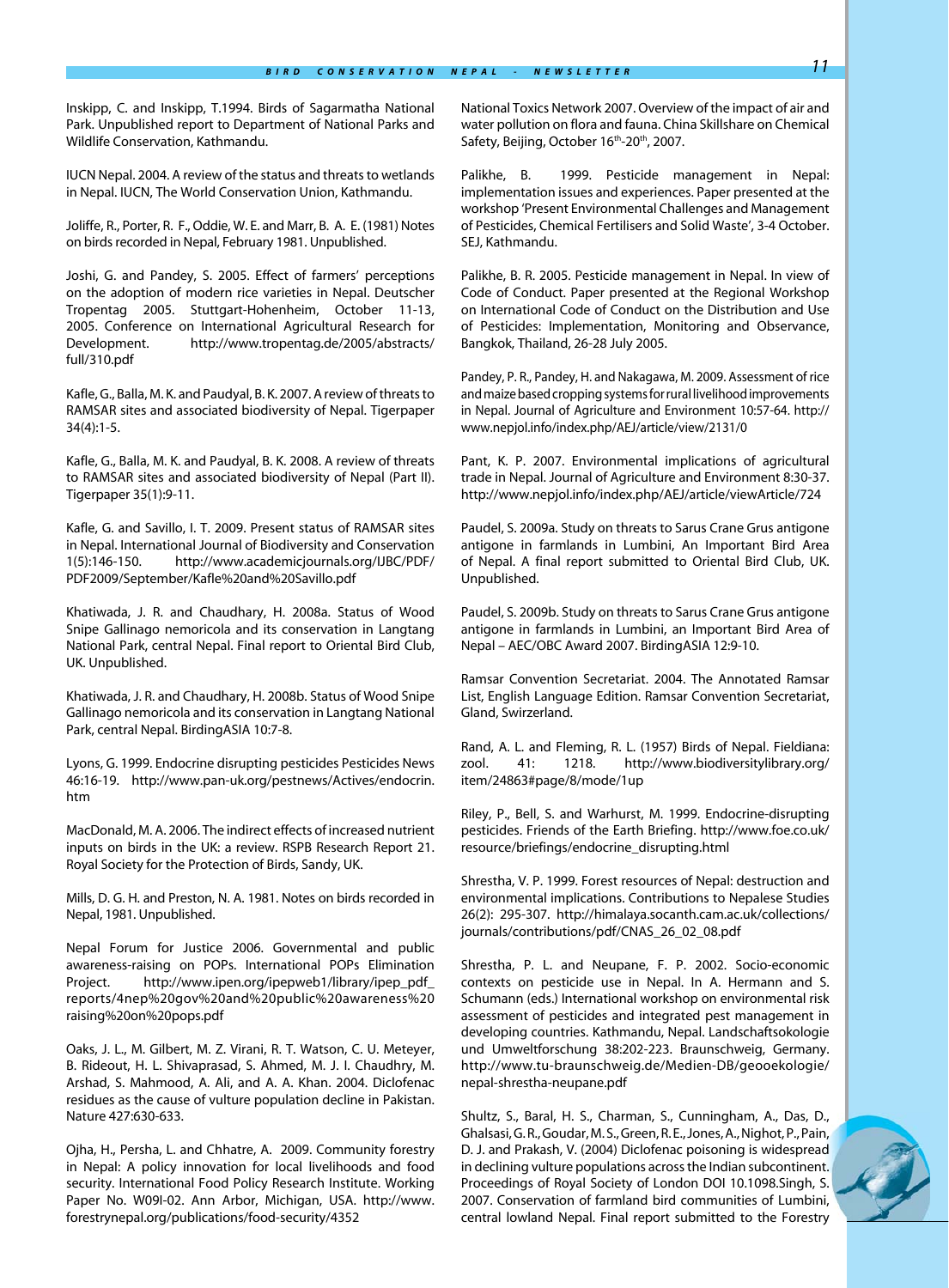Bureau, Council of Agriculture, Taiwan. Unpublished.

Subedi, T. R. 2008. Status and conservation of Red Panda Ailurus fulgens in Dhorpatan Hunting Reserve, Nepal. Rufford Small Grants for Nature Conservation Project. http://www. ruffordsmallgrants.org/rsg/projects/tulsi\_ram\_subedi

System of Rice Intensification Group 2009. The System of Rice Intensification. Nepal. http://ciifad.cornell.edu/SRI/countries/ nepal/index.html

Takahatake, T. 2001. The benefits and problems of cash crop farming in eastern Nepal: a case study of Ilam district. Journal of International Development and Cooperation 8(1):127- 146. http://ir.lib.hiroshima-u.ac.jp/metadb/up/74007022/ JIDC\_08\_01\_08\_Takahatake.pdf

TAL Program 2009. Annual Progress Report June 2008-2009. Protected Area and Buffer Zone, TAL Program. A report to the DNPWC. Unpublished.

Thapa, Y. V. 2006. Constraints and approach for improving fertilizer supply for meeting domestic demand. Economic Policy Network Policy Paper 30. Report to Economic Policy Network and Asian Development Bank, Kathmandu. http://www.mof. gov.np/economic\_policy/pdf/Constraints\_Approach.pdf

Thapa, I. and Dahal, B. R. 2009. Sustainable wetland management for wildlife and people at Koshi Tappu Wildlife Reserve. Banko Janakari Wetlands Special Issue. http://www.nepjol.info/index. php/BANKO/issue/view/171

Tiwari, K. R., Sitaula, B. K., Bajracharya, R. M. and Borresen, T. 2009. Runoff and soil loss responses to rainfall, land use, terracing and management practices in the Middle Mountains of Nepal. Acta Agriculturae Scandinavica, Section B - Plant Soil Science 59 (3):197-207. http://www.informaworld.com/smpp/content~co ntent=a793948871~db=all

Tucker, G. M. and Heath, M. F. 1994. Birds in Europe: their conservation status. BirdLife Conservation Series No. 2. BirdLife International, Cambridge, UK.

Uprety, R. 2004. System of Rice Intensification in the context of Nepalese rice production. http://ciifad.cornell.edu/SRI/ countries/nepal/nepalrptuprety04.pdf

van der Weijen, W., Terwan, P. and Guldemond, A. eds. 2010. Farmland birds across the world. Lynx Edicions, Barcelona, Spain. 138pp.

Wallace, M. B. 1988. Forest degradation in Nepal: Institutional context and policy alternatives. Research Report Series #6. HMGUSAID-GTZIDRC-Ford-Winrock project: strengthening institutional capacity in the food and agricultural sector in Nepal.

WWF Nepal. 2007. Annual Report 2006-07. WWF Nepal, Kathmandu.

WWF Nepal. 2008. Annual Report 2007-08. WWF Nepal, Kathmandu.

*Carol Inskipp, 1 Herneside, Welney, Wisbech, Cambs PE14 9SB, UK carol.inskipp@btinternet.com Hem Sagar Baral, Himalayan Nature, PO Box 10918, Lazimpat, Kathmandu. hem.baral@gmail.com*



BirdLife International is a global conservation federation with a worldwide network of Partner organizations, Representatives and committed individuals.

BirdLife International seeks to conserve all bird species on earth and their habitats and, through this, it works for the world's biological diversity. It recognizes that the problems affecting birds, their habitats and our global environment are linked inseparably with social, economic and cultural factors and that these can only be resolved if human societies function in an ecologically sustainable manner and if the needs, welfare and aspirations of people form a part of all conservation action.

Birds provide BirdLife International with a uniquely valuable focus: they are sensitive indicators of biological richness and environmental trends and fulfil many key ecological functions; they contribute greatly to our understanding of natural processes; they are an important economic resource; and they have inspired and delighted people of many cultures for centuries, which makes them excellent ambassadors for the promotion of conservation awareness and international collaboration.

#### *BirdLife International pursues a programme of:*

- **•** Scientific research and analysis to identify and monitor worldwide the most threatened bird species and the most critical sites for the conservation of avian diversity;
- Advocacy and policy development to promote the conservation of birds and biodiversity through sustainability in the use of all natural resources;
- **•** Field action and country conservation programmes, ranging from community-based land-use and management projects to species recovery programmes benefiting both wildlife and humans;
- Network and capacity building to expand and strengthen the global partnership of conservation organizations and to promote worldwide interest in the conservation of birds and the wider environment.

#### *Editorial Board*

**Dr Hem Sagar Baral (Chief Editor), Ishana Thapa** (Sub Editor), **Suchit Basnet**, **Yub Raj Basnet, Dr Hum Gurung**

Copyright © 2011 Bird Conservation Nepal. All rights reserved. The opinions expressed by the authors do not necessarily express the policies of the Bird Conservation Nepal.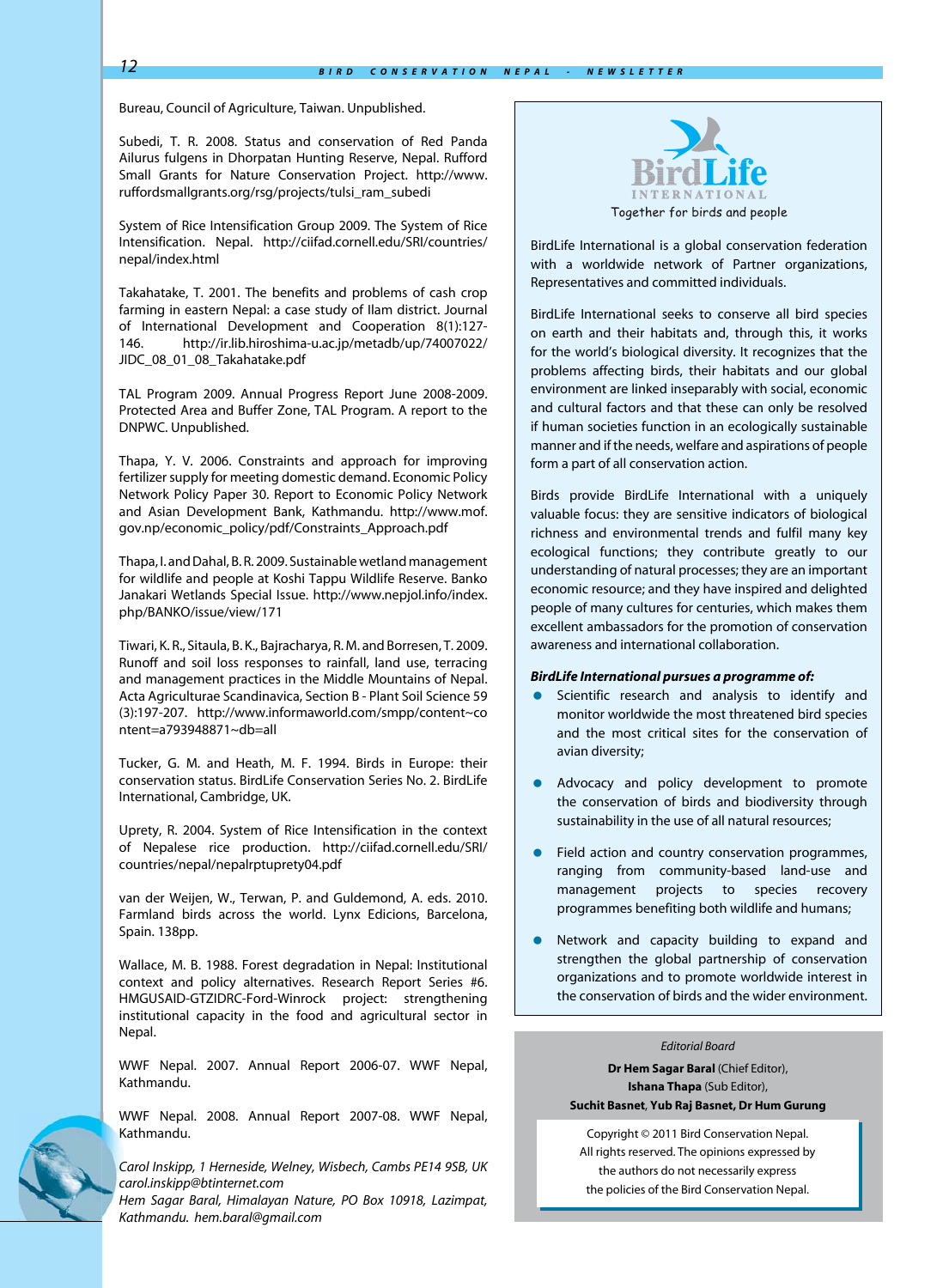# L<sup>News</sup>

### **Membership**

Mr Deepak Shrestha working as Finance Manager in SBH Trading Pvt. Ltd. joined BCN as a Life Member. He is a keen birdwatcher and regularly participate BCN's birdwatching events. He also strongly supports our bird conservation initiatives.

Mr Ram Mani Sapkota joined BCN as a Life Member. He loves birds and is very much dedicated on bird conservation activities.

Ms Sunita Gurung working as a trekking guide in 3 Sister's Trekking Adventure Pvt. Ltd. has joined BCN as a Life Member. She is a very good bird watcher and strong supporter of BCN.

Mr Hem Bahadur Gurung joined BCN as a Life Member. He is the Director in Himal Consult As. He strongly supports nature conservation.

Mr Anil Prajapati joined BCN as a Life Member. With forestry background, he is a dedicated birdwatcher and a good supporter of BCN.

Mrs Froeydis Kraloey joined as a Friends of BCN. She is currently working as Environment Advisor in Norwegian Ornithological Society, BirdLife partner in Norway.

Mr Kjetil Solbankken joined as a Friends of BCN. He is the Director of Norwegian Ornithological Society and also a very good birder.

Baishnavi Services Pvt. Ltd. joined BCN as a Corporate Member. This travel company has been very supportive in various programme organised by BCN.

# **Urban Bird and Wildlife Conservation Education in Kathmandu Valley**

Environmental education for urban bird and wildlife conservation was carried in various schools and communities of Kathmandu Valley. This has been conducted through classroom sessions and also field visits to the Bagmati Nature Park, Jwagal. This education programme was kindly supported by the Taiwan Forestry Bureau.



# **BCN Promotion at International Elephant Race**

A stall of Bird conservation Nepal was placed on 8<sup>th</sup> International Elephant Race 2011 which was held in Sauraha, Chitwan from 26 -28 December. Informative leaflets, brochure and posters were distributed during the event. Also our publications, badges, t-shirts, birdwatching jackets etc were on display and for sale. The program was organised by the Regional Hotel Association Nepal,Chitwan.

# **Vulture Awareness and Sensitization**

### **Programme**

Vulture awareness and sensitization programme was conducted in seven districts; Palpa, Nawalparasi, Dang, Kailali, Kanchanpur,Arghakanchi and Kapilvastu. The aim of the program was to enhance the capacity of local community in Vulture conservation work and the target audience was Community Forest User Groups (CFUGs). The programme helped to enhance the knowledge of CFUGs on overall history and recent updates of vulture conservation, ecology of vultures, nest monitoring, Non-steroidal and Anti-Inflamatory Drugs (NSAIDs) monitoring, role of community forest in vulture conservation and planning on vulture conservation from local level.

# **New Colony Aviary Construction at VCBC, Kasara**

Construction of additional new colony aviary has been initiated in the VCBC, Kasara to provide good space and facility for vultures to breed. The existing colony aviary is now housing 60 White rumped Vultures. The UK government's Darwin initiative fund has supported the new colony aviary construction.

A plaque naming Jennifer Headly who supported the construction of the first colony aviary has also been placed.

# **Eco-tourism Promotion Training in Dang**

Eco-tourism promotion training was conducted on 13 and 14 October 2011, at Bijauri, Dang. The aim of the training was to aware the community on principles of eco-tourism, its importance and income generation through eco-tourism. Altogether 45 locals who are closely involved in vulture conservation participated in the training.



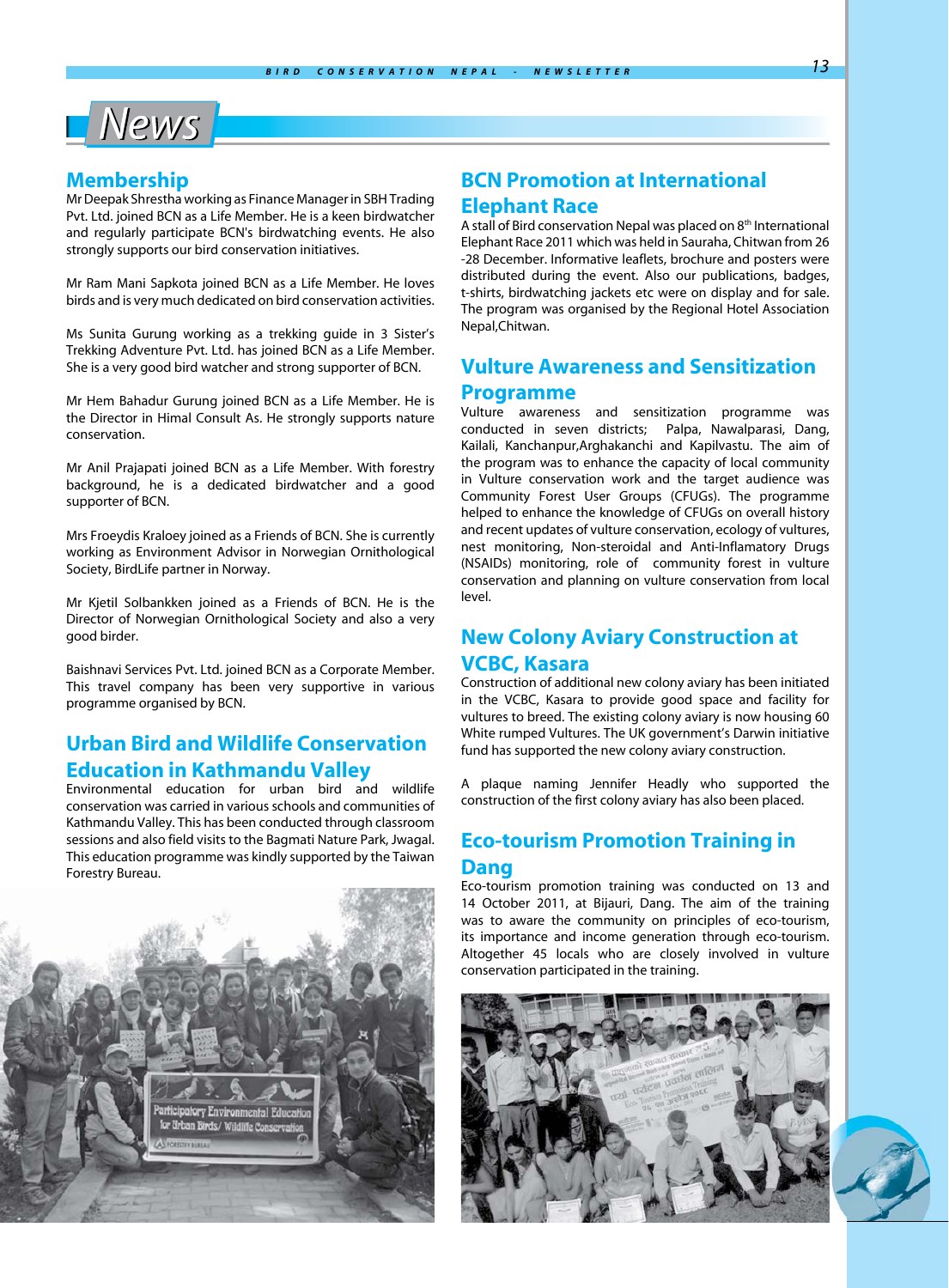# **Vulture Nesting Colony and NSAID Monitoring**

Vulture nesting colony and NSAID monitoring is being conducted in various important districts. New colonies of White-backed Vulture were found in Rupandehi and Kapilvastu districts. 36 Occupied nests of White-backed Vulture were recorded in Rampur Valley where it was only 21 occupied nests in 2010/11 breeding season.

# **Information Centre Set Up at Vulture Safe Feeding Site, Ghachowk, Kaski**

BCN supported Vulture Conservation Management Committee, Ghachowk, Kaski has signed an MoU with Shree Suklagandaki Higher Secondary School for providing a room to establish visitor information centre and their office for 10 years. The room has been furnished and information materials are placed with support from Para Hawking Pvt. Ltd.

# **Api Nampa Conservation Area (ANCA) Bird Survey**

BCN jointly with DNPWC is conducting a bird survey of newly designated Api Nampa Conservation Area. This detailed ornithological survey will help to generate knowledge on bird diversity and bird rich areas within ANCA for the better biodiversity conservation and its management.

First field work was carried out along the two major river belts i.e. Mahakali and Chameliya from 15 to 24 December 2011. Altogether 17 VDCs (Latinath, Guljar, Khandeshwori, Ghusa, Sitola, Sipti, Khar, Khalanga, Chhapari, Bramhadev, Dhari, Piparchauri, Huti, Dhaulakot, Sunsera, Rapla and Byaas) were surveyed covering major habitat types.

### **Orientation Meeting at Godawari**

An orientation meeting entitled "Promotion of environment and birdwatching tourism at Phulchowki Mountain Forest" was organized on 12 November 2011 at Godawari. The meeting was organised to make aware about importance of Phulchowki Mountain Forest among the stakeholders and to discuss on managing the current security issue for visitors.





# **Expert Consultation Meeting on Darwin Ecosystem Services Project**

Expert consultation meeting to do rapid assessment of ecosystem services in Important Bird Areas of Nepal was



organised on 3 November 2011. of six Important Bird Areas (IBAs): Sagarmatha National Park, Jagdishpur Reservior, Ghodaghodi Lake, Makalu Barun Conservation Area, Annapurna Conservation Area, Mai Valley Forest of Nepal was organised on. The meeting was very useful in collecting information on land cover types, ecosystem services and benefits as well as the possible alternative state of various IBA sites. Representatives from various organisations who had working experience in respective IBAs actively participated in the meeting and made valuable contribution.

The meeting also discussed on main contents that needs to be covered in the National report of the Darwin project.

### **Strategic Planning Workshop**

BCN Strategic Planning Workshop was organised on 5 November 2011 at Hotel Shangrila to prepare new Strategic Plan 2012-2016. Professionals from conservation partners, BCN staff, Advisors, EC members, representative from BirdLife International and RSPB contributed in the workshop. The workshop was facilitated by Prof. Chiranjibi Upadhaya.

The workshop was very useful in giving a new vision, mission and goal along with 4 main strategies Organisational capacity enhancement, Saving species, Saving sites and habitats and working with people to BCN.



### **New Posters**

Tourism promotion poster for Six Jatayu Restaurants of Nepal has been printed. The objective of this poster is to promote tourism in Vulture Safe Zones of Nepal. Major attractions of the restaurants have been mentioned and designed in attractive way.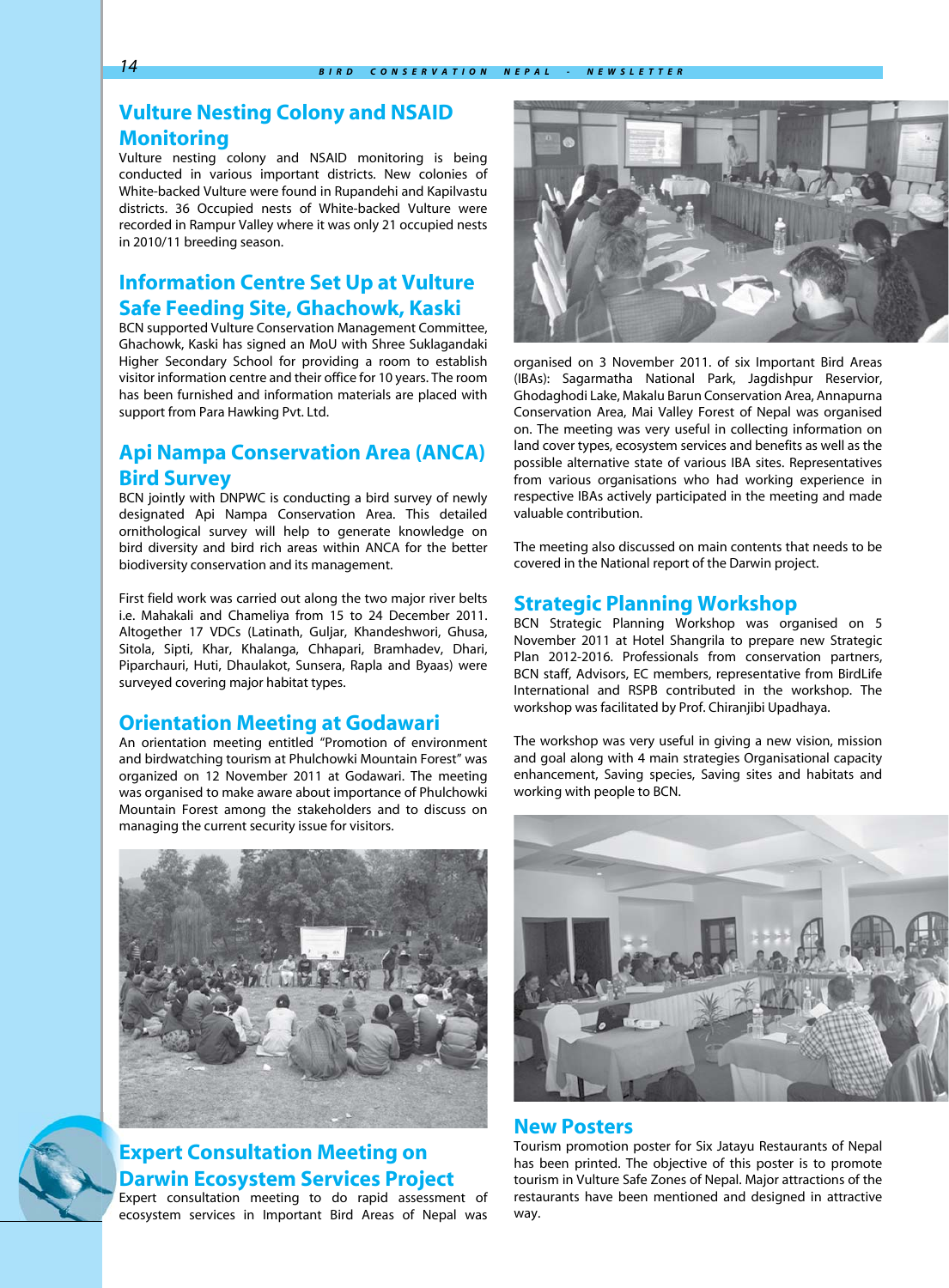Similarly, a small size Ramayan Posters has been printed. This poster is believed to disseminate the importance of Vulture in Hindu Religion as a supporter of truth and justice.



### **SAVE Board Meeting at Pinjore**

Representative from BCN, NTNC and DNPWC participated in the SAVE board meeting 18 November 2011 in Pinjore, Haryana. Presentations on the Vulture conservation breeding centre and the vulture safe zone work from Nepal was made in the programme. Plans for strengthening vulture conservation work in the region with strong collaboration were discussed in the meeting.

# **BCN Representation in UNFCCC, Durban**

Dr. Hum Gurung, Chief Executive Officer delivered a presentation on the Impacts of Climate Change on the Birds and other forms of Biodiversity in Asia at the UNFCCC CoP 17 Side Event which was organised by the BirdLife Africa on 1 December 2011.

Similarly, BirdLife International workshop was held on 3 December 2011 at Paradise Nature Reserve to review the progress of BirdLife International's climate change and other projects. Dr Gurung also delivered a talk programme on the ongoing Ecosystem Services Project which is supported by Darwin Initiative and implemented in Nepal since 2010 in partnership with BirdLife International.

## **Staff Training**

Mr. Khadananda Paudel participated in

Vulture Field Biologist, "EDGE Conservation Tools and Training Course" organized by Zoological Society of London (ZSL) which was held from 31 October – 28 November 2011, at National Trust for Nature (NTNC) Biodiversity Conservation Centre in Chitwan. The course provided intensive training in techniques for designing and implementing successful conservation projects and had a large practical component, including completion of a mini research project utilizing the tools and techniques learnt during the





course.